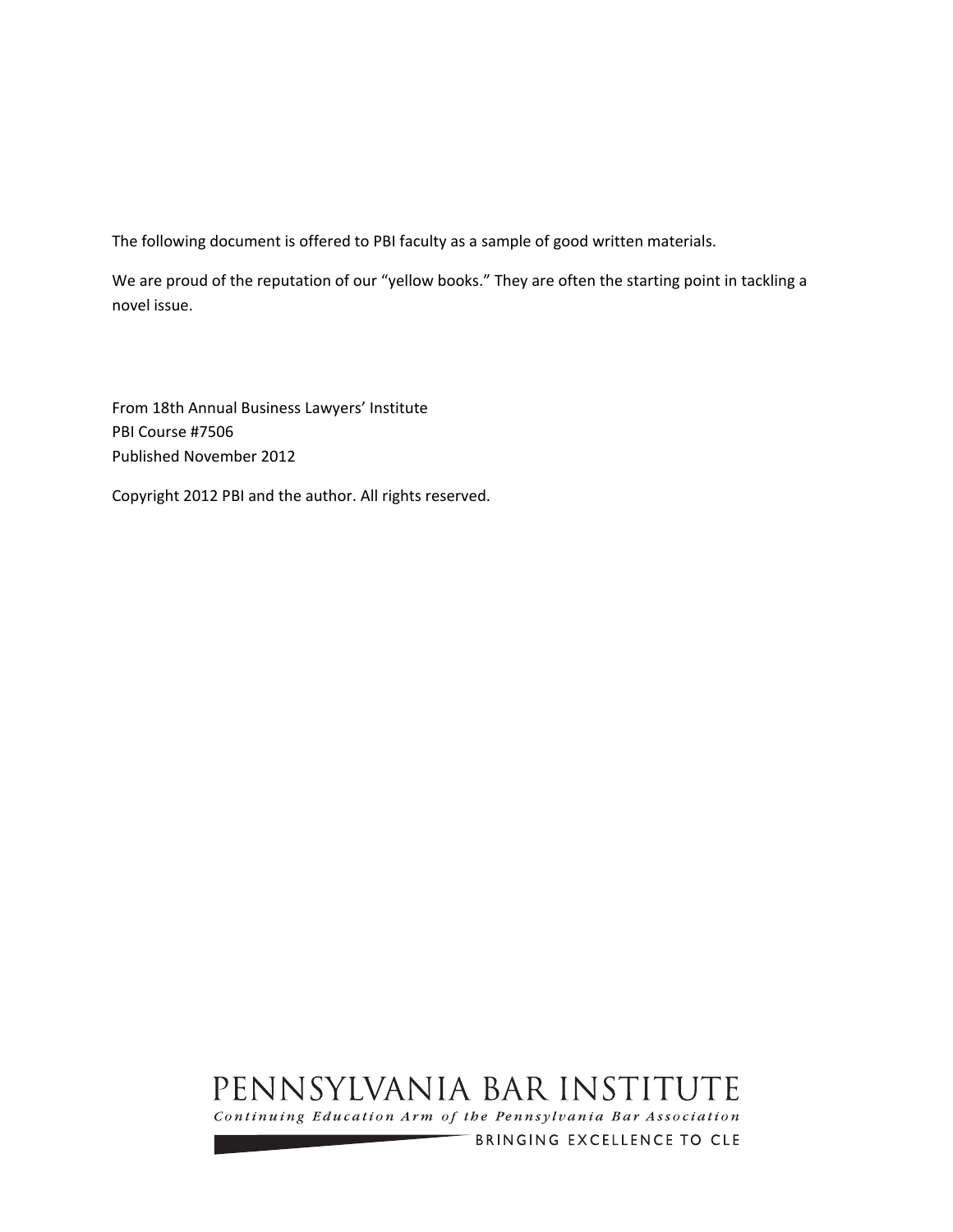Chapter L

# **Conflicts Of Interest & Other Ethical Considerations for In-House and Outside Counsel** Correct & Other Ethical<br>
Validions for In-House<br>
Side Counsel<br>
Misors/Pershing Managed Account Solutions<br>
Misors/Pershing<br>
Managed Account Solutions<br>
the Esq.<br>
t, Esq.<br>
LF<br>
LP

**Lisa C. Detwiler, Esq.** Lockwood Advisors/Pershing Managed Account Solutions King of Prussia

*Materials provided by:* **William H. Roberts, Esq. Jeremy A. Rist, Esq.** Blank Rome LLP Philadelphia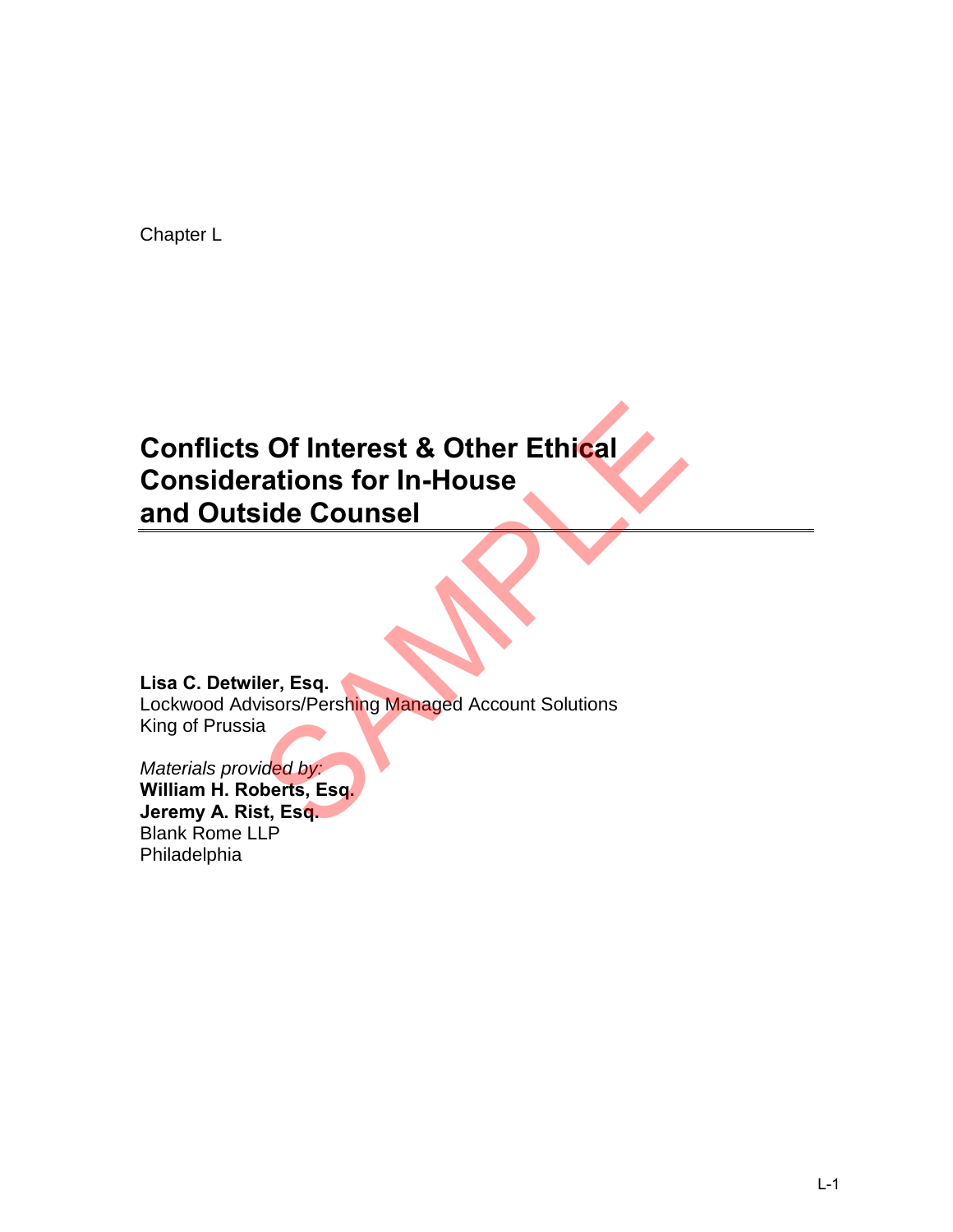CAMPLE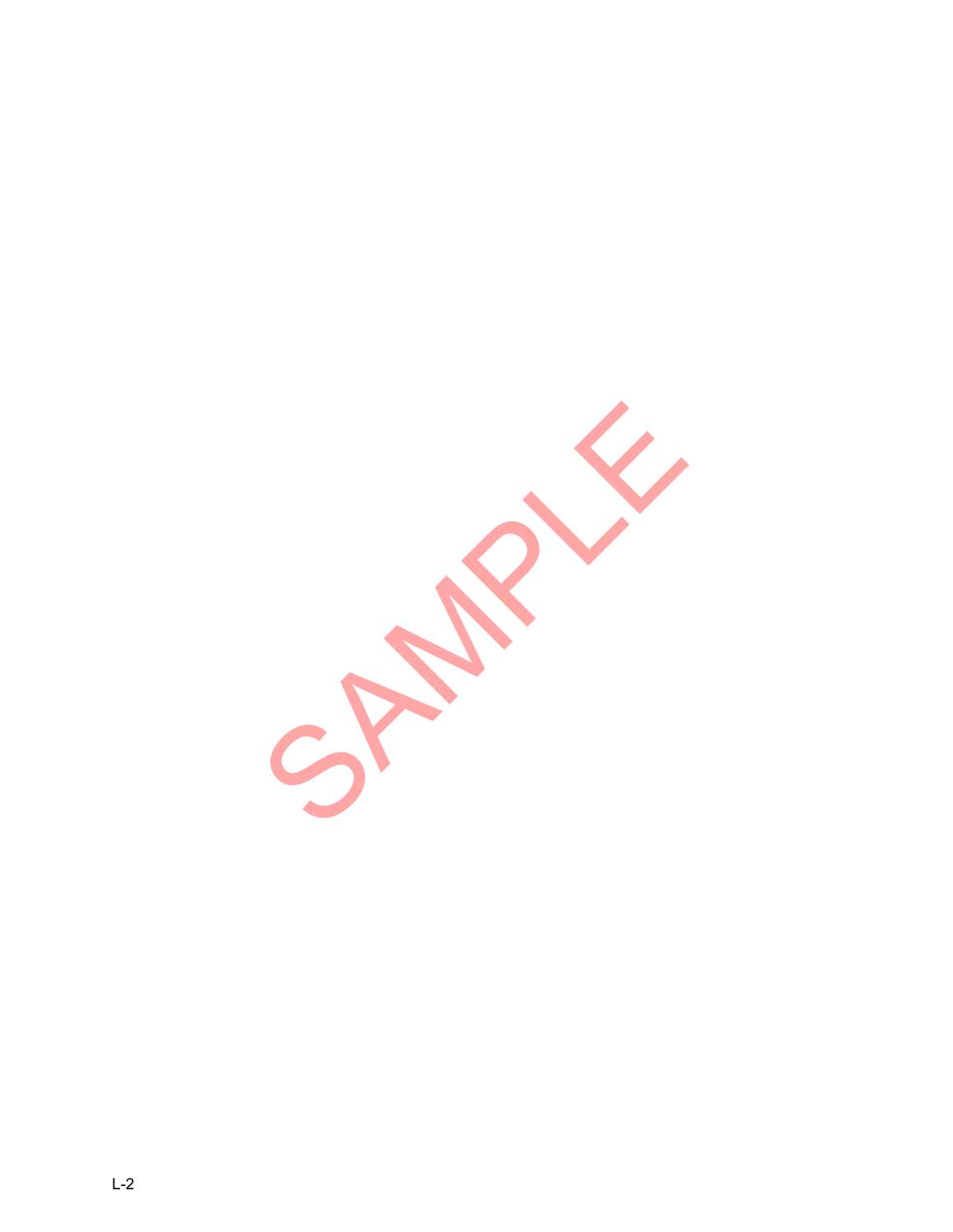# **Table of Contents**

#### Chapter L: **Conflicts of Interest & Other Ethical Considerations for In-House and Outside Counsel**

*Lisa C. DeWwiler, Esq, William H. Roberts, Esq. and Jeremy A. Rist, Esq.*

| TOPIC 1: Ethics Issues Associated With                         |       |
|----------------------------------------------------------------|-------|
|                                                                |       |
| Ethics Issues Arising From Lawyer Mobility - They Apply<br>I.  |       |
|                                                                |       |
| Risk of Disqualification of Corporate Law Department13<br>П.   |       |
| TOPIC 2: Rule 5.6(a) and Non-Compete Agreements                |       |
|                                                                |       |
| T.                                                             |       |
| II.                                                            |       |
|                                                                |       |
| Alternative Means to Protect Confidential Information in<br>V. |       |
|                                                                |       |
|                                                                |       |
| I.                                                             |       |
| Π.                                                             |       |
|                                                                |       |
|                                                                |       |
|                                                                |       |
|                                                                |       |
|                                                                |       |
|                                                                |       |
|                                                                | $L-3$ |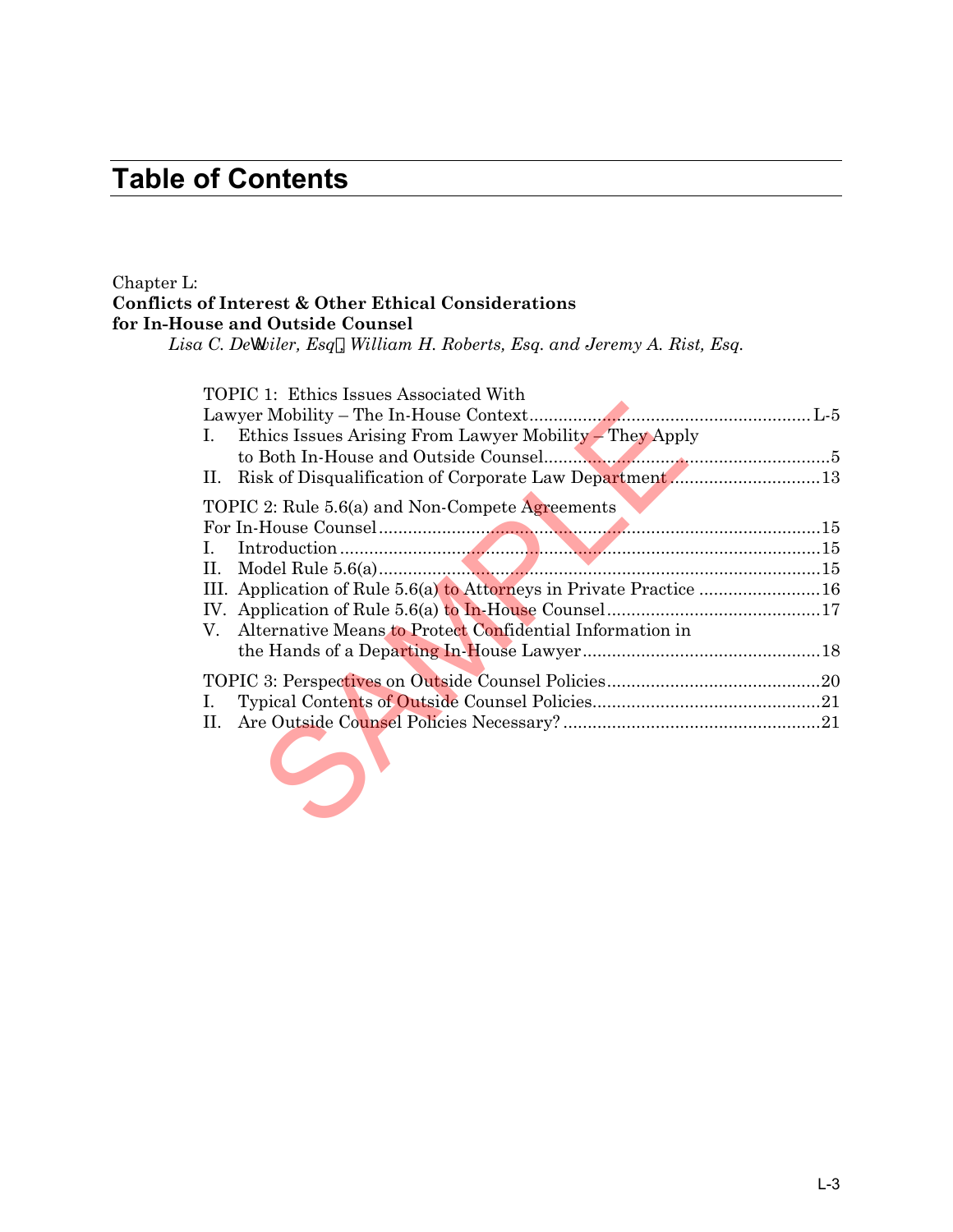$S_{\lambda}$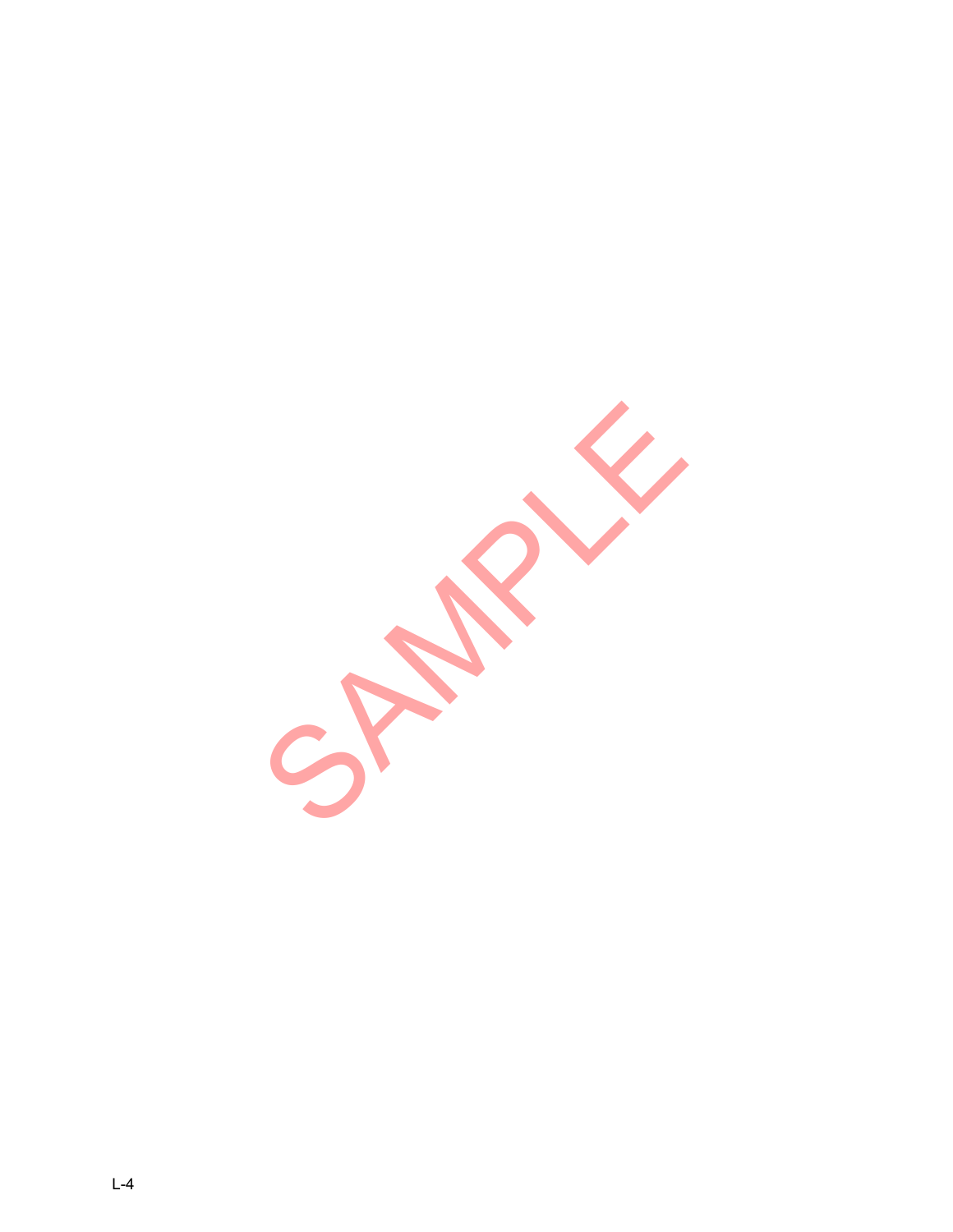## <span id="page-5-0"></span>**Conflicts Of Interest & Other Ethical Considerations For In-House And Outside Counsel**

William H. Roberts and Jeremy A. Rist, Blank Rome LLP

#### **TOPIC 1: Ethics Issues Associated With Lawyer Mobility – The In-House Context**

#### **I. Ethics Issues Arising From Lawyer Mobility – They Apply To Both In-House And Outside Counsel.**

- **A. Corporate Law Departments and the Rules of Professional Conduct.** The Model Rules of Professional Conduct, as well as the Rules as adopted by most jurisdictions, include attorneys working in corporate law departments within their scope.
	- 1. Pennsylvania RPC 1.0(c) defines a "firm" or "law firm" as "a lawyer or lawyers in a law partnership, professional corporation, sole proprietorship or other association authorized to practice law; or lawyers employed in a legal services organization *or the legal department of a corporation or other organization*."
	- 2. New York RPC  $1.0(h)$  similarly defines "firm" or "law firm" as "includ[ing], but  $\dots$  not limited to, a lawyer or lawyers in a law partnership, professional corporation, sole proprietorship or other association authorized to practice law; or lawyers employed in a qualified legal assistance organization, a government law office, or the legal department of a corporation or other organization." From their scope.<br>
	In their scope.<br>
	Then their scope.<br>
	Then their scope.<br>
	Pennsylvania RPC 1.0(c) defines a "firm" or "law firm" as "a lawyer or<br>
	have respectively to other association authorized to practice law, or<br>
	Have
- **B. The Key Rules.** 
	- 1. Model Rule 1.9: Duties to Former Clients.
		- (a) A lawyer who has formerly represented a client in a matter shall not thereafter represent another person in the same or a substantially related matter in which that person's interests are materially adverse to the interests of the former client unless the former client gives informed consent, confirmed in writing.
		- (b) A lawyer shall not knowingly represent a person in the same or a substantially related matter in which a firm with which the lawyer formerly was associated had previously represented a client
			- (1) whose interests are materially adverse to that person; and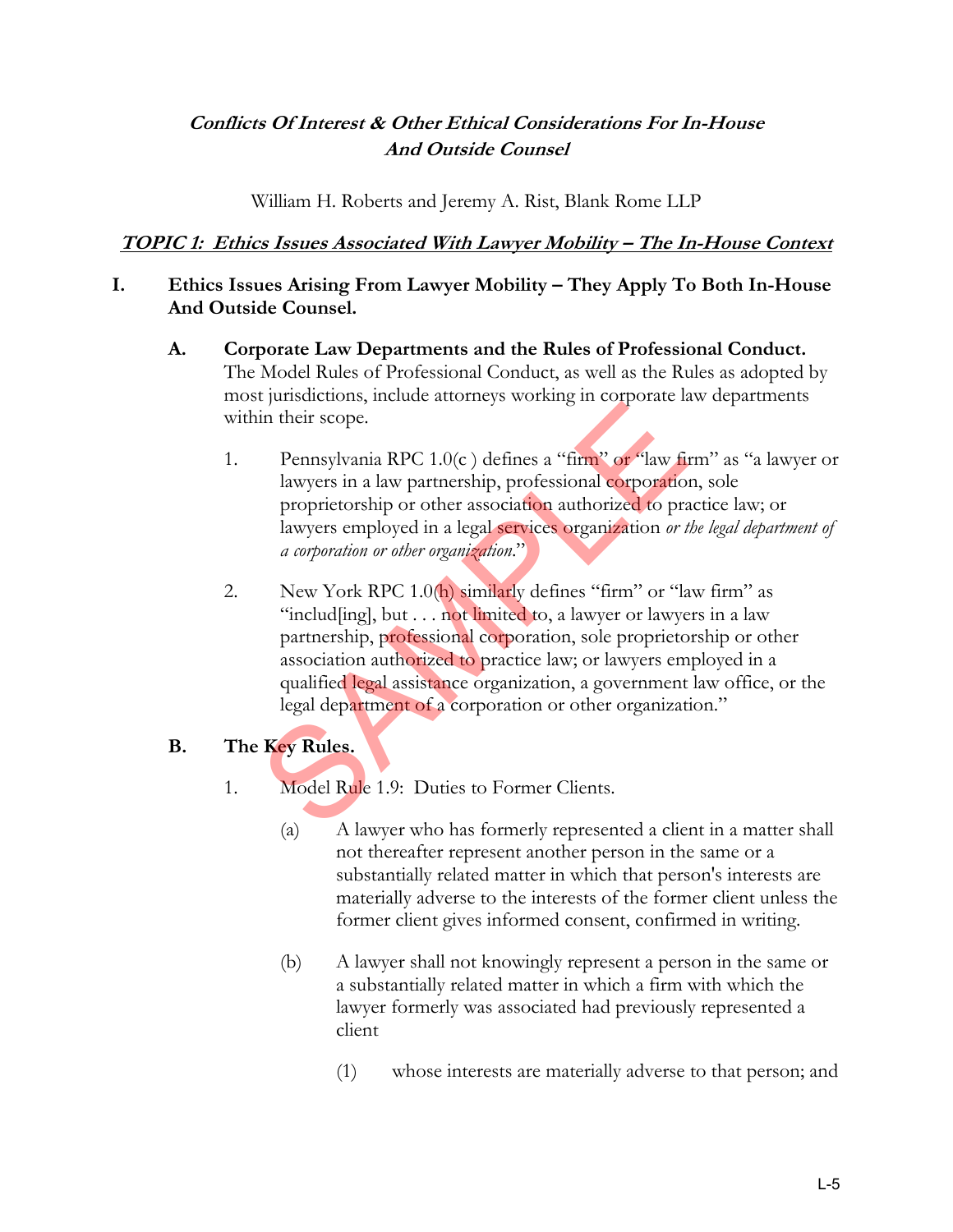- (2) about whom the lawyer had acquired information protected by Rules 1.6 and 1.9(c) that is material to the matter; unless the former client gives informed consent, confirmed in writing.
- (c) A lawyer who has formerly represented a client in a matter or whose present or former firm has formerly represented a client in a matter shall not thereafter:
	- (1) use information relating to the representation to the disadvantage of the former client except as these Rules would permit or require with respect to a client, or when the information has become generally known; or
	- (2) reveal information relating to the representation except as these Rules would permit or require with respect to a client.
- 2. Model Rule 1.10: Imputation of Conflicts of Interest.
	- (a) While lawyers are associated in a firm, none of them shall knowingly represent a client when any one of them practicing alone would be prohibited from doing so by Rules 1.7 or 1.9, unless
		- (1) the prohibition is based on a personal interest of the disqualified lawyer and does not present a significant risk of materially limiting the representation of the client by the remaining lawyers in the firm; or
			- the prohibition is based upon Rule  $1.9(a)$  or (b) and arises out of the disqualified lawyer's association with a prior firm, and
			- (i) the disqualified lawyer is timely screened from any participation in the matter and is apportioned no part of the fee therefrom;
- (ii) written notice is promptly given to any affected former client to enable the former client to ascertain compliance with the provisions of this Rule, which shall include a description of the screening procedures employed; a statement of the firm's and of the screened lawyer's compliance with these Rules; a statement that (2) reveal information relating to the represent the set as these Rules would permit or require<br>client.<br>
2. Model Rule 1.10: Imputation of Conflicts of Interest<br>
(a) While lawyers are associated in a firm, none choosingly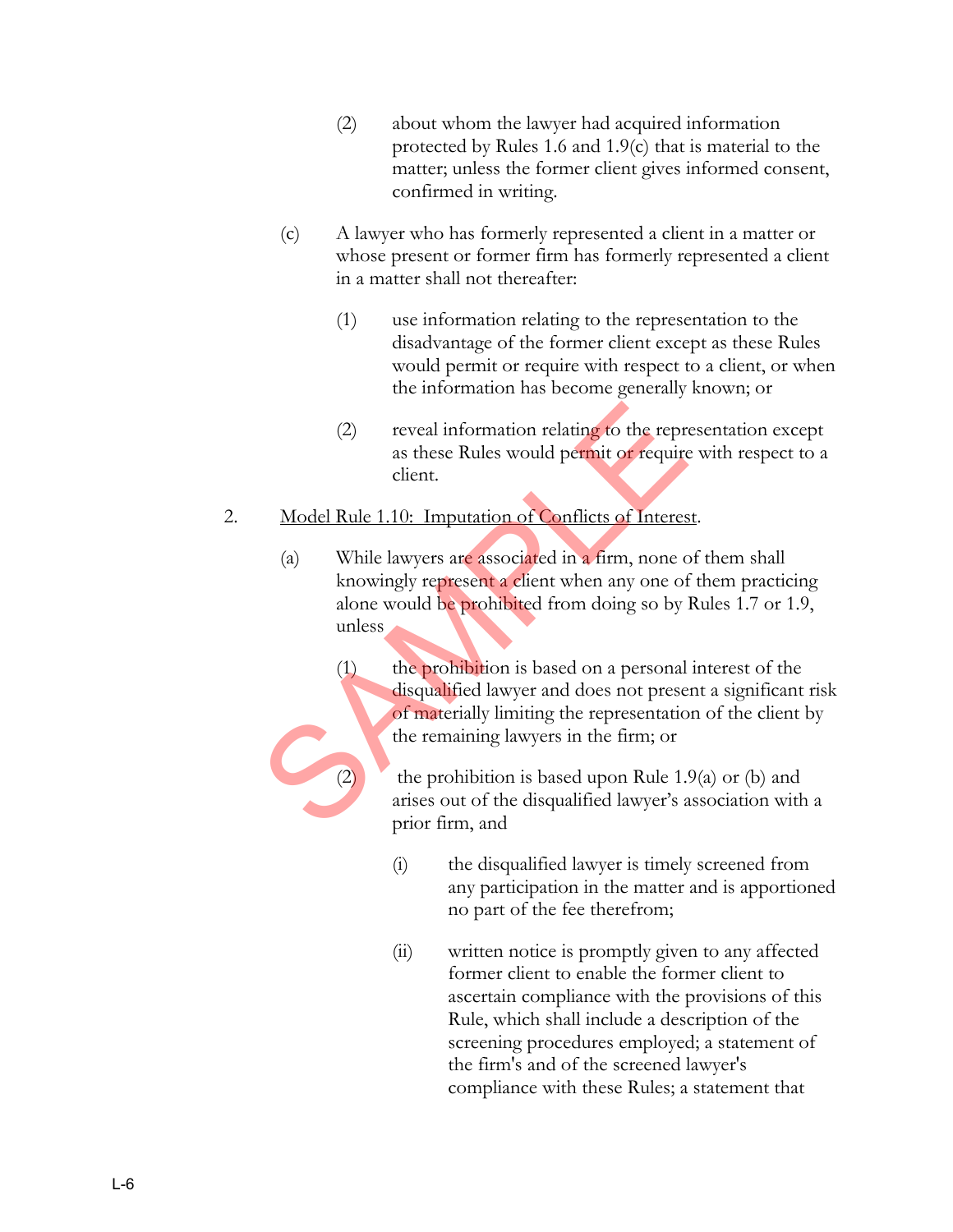review may be available before a tribunal; and an agreement by the firm to respond promptly to any written inquiries or objections by the former client about the screening procedures; and

- (iii) certifications of compliance with these Rules and with the screening procedures are provided to the former client by the screened lawyer and by a partner of the firm, at reasonable intervals upon the former client's written request and upon termination of the screening procedures.
- (b) When a lawyer has terminated an association with a firm, the firm is not prohibited from thereafter representing a person with interests materially adverse to those of a client represented by the formerly associated lawyer and not currently represented by the firm, unless:
	- $(1)$  the matter is the same or substantially related to that in which the formerly associated lawyer represented the client; and
	- (2) any lawyer remaining in the firm has information protected by Rules 1.6 and 1.9(c) that is material to the matter.

#### **C. How the Conflict Rules Typically Apply in the Law Firm Context**.

- 1. Case #1: Lawyer Moving From Law Firm to Law Firm. What is ordinarily done?
- (a) Conflict analysis and screening -- Obtain a list of the clients the lateral lawyer anticipates may follow, and perform a conflict analysis. Information regarding the clients of the previous firm on whose matter the lawyer has recently worked, or about whom the lawyer has material information, is used in a limited way for screening, consent, and notice purposes. Firm is not probibited from the<br>realth representing a person with interests materially abverse to those of a client represented<br>by the formerly associated lawyer and not currently represented<br>by the formerly associated la
	- (b) Ancillary concepts and practices:
		- (1) Restrict information to the conflict checking staff and the General Counsel's office.
		- (2) Need a conflicts database, listing all existing and former clients, and all adverse parties in all matters. Also need a staff trained to analyze the result of conflict searches,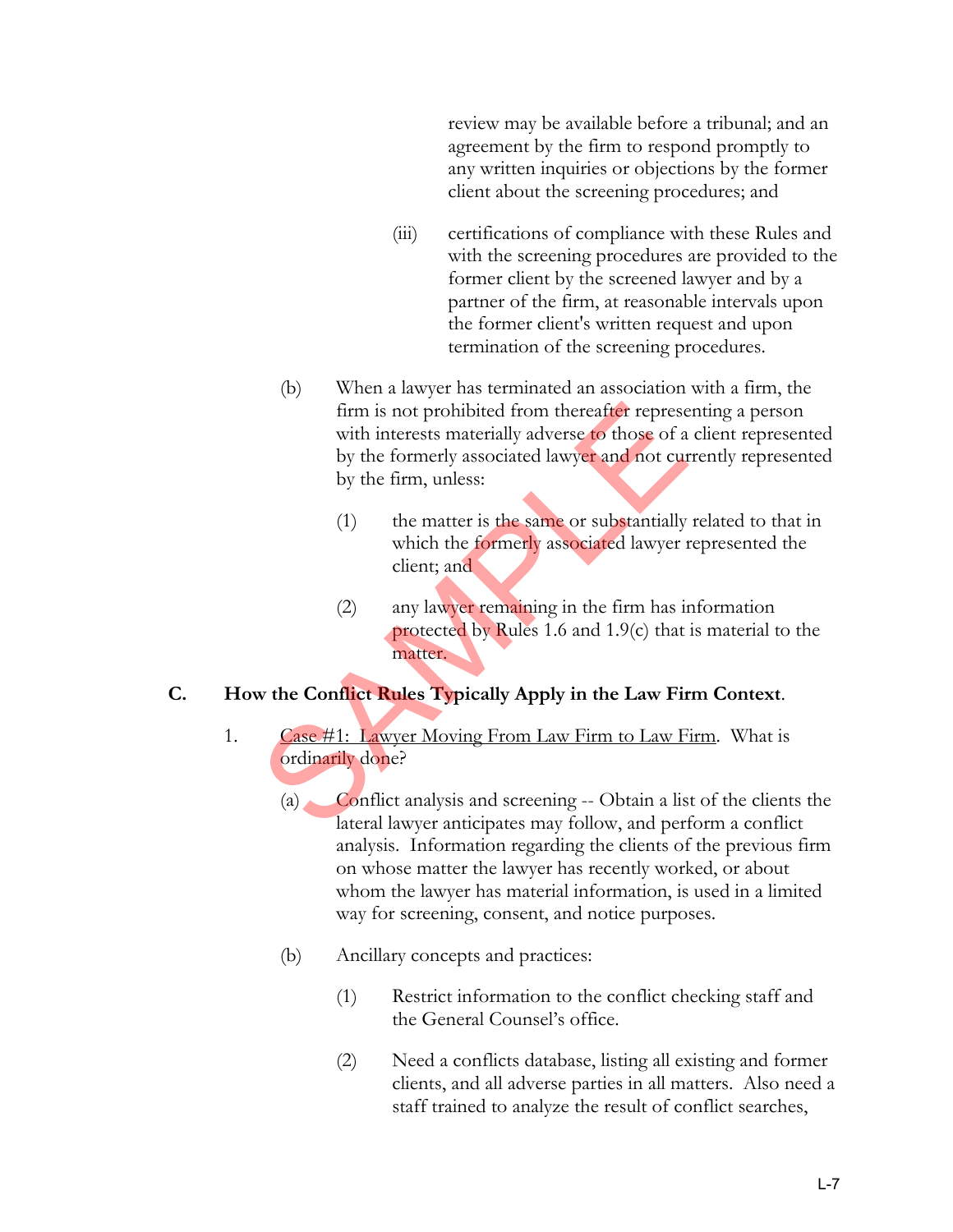and lawyers assigned to apply the applicable ethical rules to the facts of each case, and to resolve conflicts through consents, screens, and notices, where required.

- (3) Run conflict checks on the potential new clients.
- (4) Collect information from the lateral and run searches to determine whether the lateral has any material information about the other side of a matter the new law firm is handling.
- (5) If there is a conflict, be prepared to comply with the different versions of Rule 1.10 in various jurisdictions, to the extent they may be relevant.
- 2. Case #2: Moving from Public Service to a Law Firm. This implicates Model Rule of Professional Conduct 1.11, a special rule regarding lawyers for public agencies and judges.
	- (a) Except as law may otherwise expressly permit, a lawyer who has formerly served as a public officer or employee of the government:
		- (1) is subject to Rule 1.9(c); and
- (2) shall not otherwise represent a private client in connection with a matter in which the lawyer participated personally and substantially as a public officer or employee, unless the appropriate government agency gives its informed consent to the representation. the extent they may be relevant.<br>
2. Case #2: Moving from Public Service to a Law Firm<br>
Nodel Rule of Professional Conduct 1.11, a special ratio<br>
analyses for public agencies and andges.<br>
(a) Except as law may otherwise ex
	- When a lawyer is disqualified from representation under paragraph (a), no lawyer in a firm with which that lawyer is associated may knowingly undertake or continue representation in such a matter unless:
		- (1) the disqualified lawyer is screened from any participation in the matter and is apportioned no part of the fee therefrom; and
		- (2) written notice is promptly given to the appropriate government agency to enable it to ascertain compliance with the provisions of this rule.
	- (c) Except as law may otherwise expressly permit, a lawyer having information that the lawyer knows is confidential government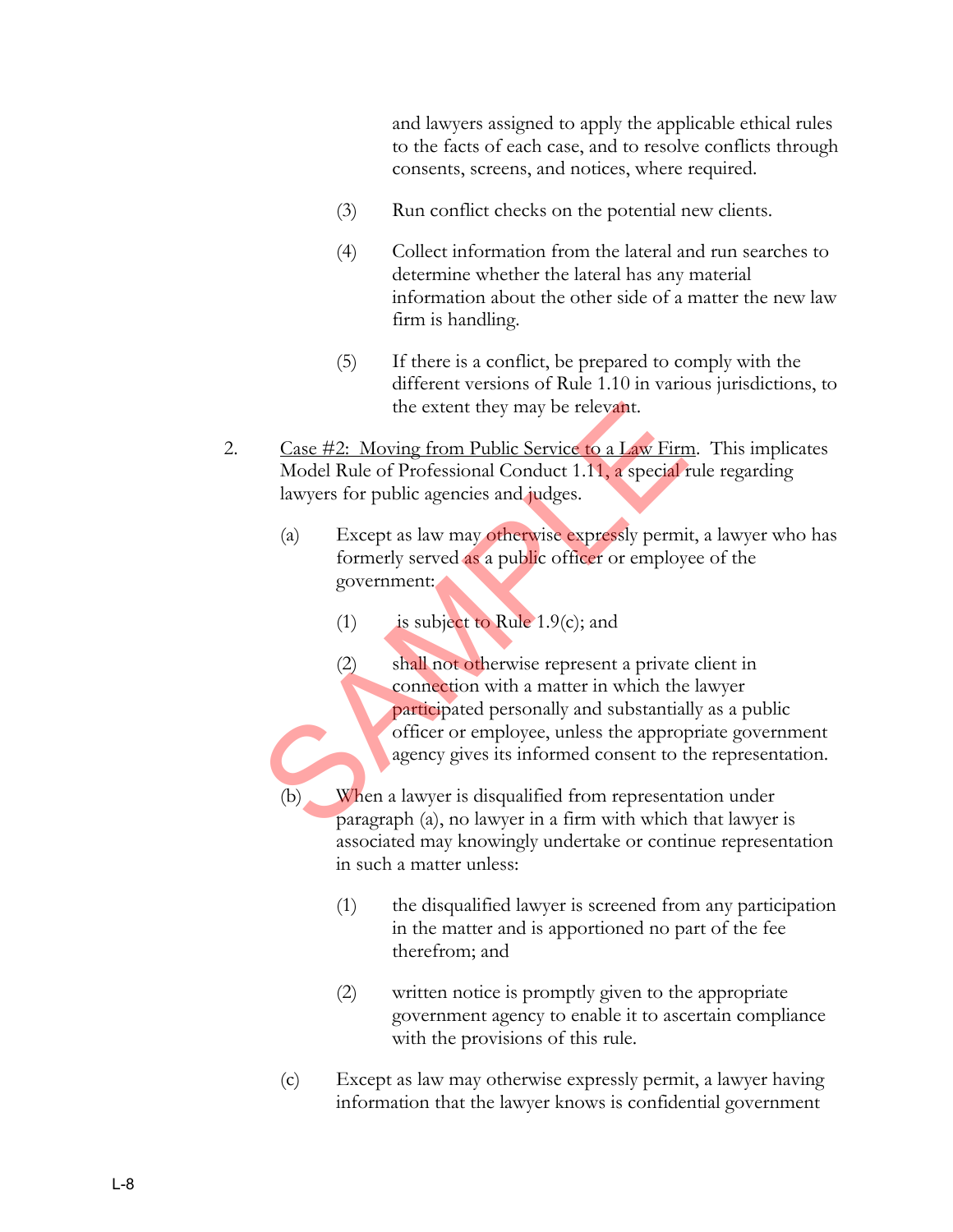information about a person acquired when the lawyer was a public officer or employee may not represent a private client whose interests are adverse to that person in a matter in which the information could be used to the material disadvantage of that person. As used in this Rule, the term ''confidential government information'' means information that has been obtained under governmental authority and which, at the time this Rule is applied, the government is prohibited by law from disclosing to the public or has a legal privilege not to disclose and which is not otherwise available to the public. A firm with which that lawyer is associated may undertake or continue representation in the matter only if the disqualified lawyer is screened from any participation in the matter and is apportioned no part of the fee therefrom.

- (d) As used in this Rule, the term "matter" includes:
- (1) any judicial or other proceeding, application, request for a ruling or other determination, contract, claim, controversy, investigation, charge, accusation, arrest or other particular matter involving a specific party or parties; and structure and any paradepartamental metallicity<br>apportioned no part of the fee theoreticon.<br>
(d) As used in this Rule, the term "matter" includes:<br>
(1) any judicial or other proceeding, application, request for<br>
a ruling o
	- (2) any other matter covered by the conflict of interest rules of the appropriate government agency.

## **D. Parallel Scenarios for the In-House Lawyer or Corporate Law Department.**

- 1. Lawyer moving from one corporate law department to another corporate law department: Rule 1.10, Rule 1.9.
- 2. Lawyer moving from private law practice to a corporate law department: Rule 1.10, Rule 1.9.
- 3. Lawyer moving from a corporate law department to a private law firm: Rule 1.10, Rule 1.9.
- 4. Lawyer moving from public service to a corporate law department: Rule 1.11.

#### **E. How Can Corporate Law Departments Vet Lateral Lawyers Under the Conflicts Rules?**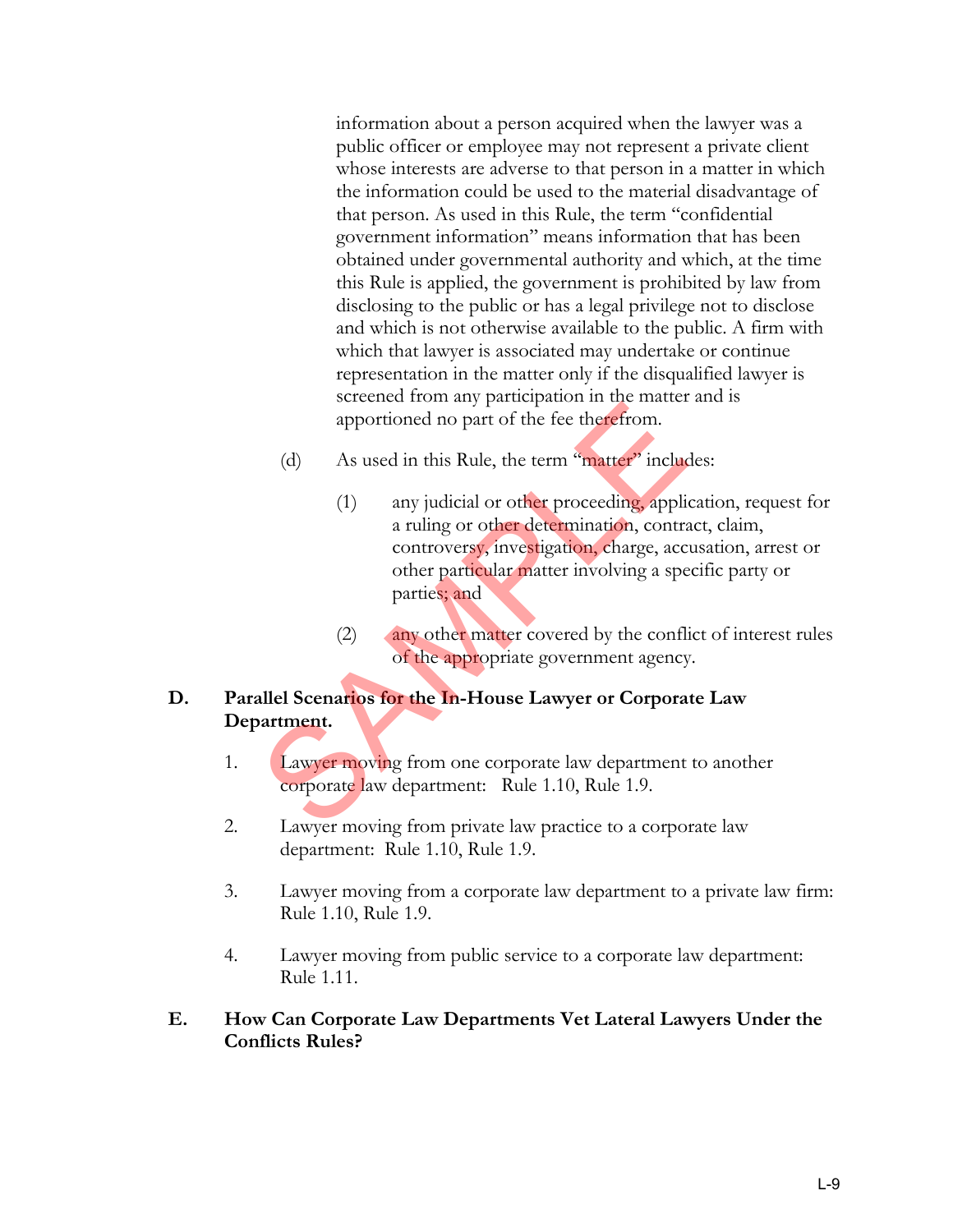- 1. There are obviously parallels with these practices for corporate law departments. But the significant difference is, with corporate law departments, there is only one "new" client.
- 2. Most state rules, including Pennsylvania's and New York's, define "law firm" and "firm" as it applies to Rule 1.10 to include corporate law departments. *See also* Pennsylvania Rule of Professional Conduct 1.10, comment 1; New York Rule of Professional Conduct 1.10, comment 1.
- 3. New York's rules add an express "written record" requirement:

New York Rule of Professional Conduct 1.10(e): "A law firm shall make a *written record of its engagements*, at or near the time of each new engagement, and *shall implement and maintain a system* by which proposed engagements are checked against current and previous engagements."

- 4. New York's "written record" requirement applies regardless of whether there is an actual conflict. *See* New York Rule of Professional Conduct 1.10(f): "Substantial failure to keep records or to implement or maintain a conflict-checking system that complies with paragraph (e) shall be a violation thereof *regardless of whether there is another violation of these rules.*" (Emphasis added.)
- 5. Although mandatory in New York, a "written record" may be required under the Pennsylvania rules, too. *See* Pennsylvania Rule of Professional Conduct 1.7 and comment 3 ("To determine whether a conflict of interest exists, a lawyer should adopt 'reasonable procedures' appropriate for the size and type of firm and practice, to determine in both litigation and non-litigation matters the persons and issues involved"). engagement, and *shall implement and maintain* a gutew bengagement sare checked against current and previous  $\lambda$  Work's "wivit-or record" requirement applies we be the whether there is an actual conflict. See New York R,
	- 6. What would a record-keeping requirement mean for a corporate law department? Some possibilities:
		- (a) A listing of the identities of current adverse parties in all transactional and litigation matters. Could it also include historically adverse parties?
		- (b) A listing including similar information for the entire corporate family.
		- (c) What happens when there is a corporate restructuring, merger, acquisition, or other transaction?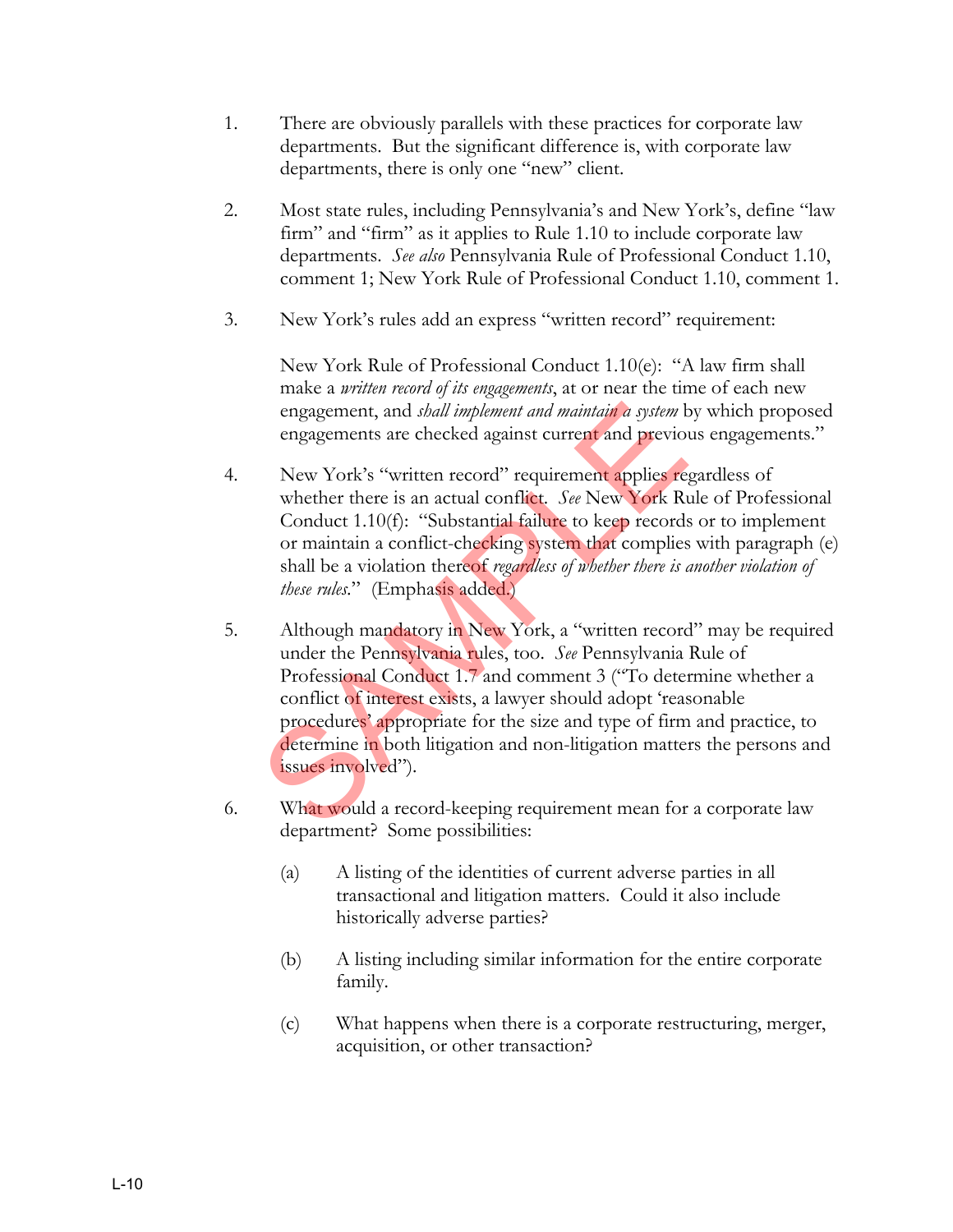- 7. What type of conflict-checking should the corporate law department consider?
	- (a) Request information from lateral lawyer candidates and run conflicts analysis.
	- (b) If parties are added in litigation or in negotiations, does the analysis need to be re-run? Should it be re-run periodically anyway on already-employed lawyers?
- 8. Screening and notice. Caution: Not all jurisdictions allow for screening and notice under Rule  $1.10(a)(2)$  to avoid imputation of a conflict to the entire new firm. Example: New York (requires consent of former client for attorneys except in special circumstances). Also beware of issues concerning corporate families of Rule of Professional Conduct 1.10.

#### **F. Corporate Law Department Scenarios.**

- 1. Lateral lawyers coming from a corporate law department: Request information from lateral lawyer sufficient to determine whether the former employer is adverse in any current matters, the nature of the lateral lawyer's involvement in the matters, and whether the lateral lawyer has any "material information" about the matters.
- 2. Lateral lawyers coming from a law firm: Request information from lateral lawyer sufficient to determine the nature of the lateral lawyer's involvement in any currently adverse matters and whether the lateral lawyer has "material information" relating to any currently adverse maters by reason of the lateral lawyer's involvement or the firm's representation of the adverse party. of former client for attomeys except in special circumstances). Also<br>
for former clients conocerning corporate **families** of Rule of Professional<br>
Conduct 1.10.<br> **Dorate Law Department Seenarios.**<br>
Lateral lawyers coming f
- 3. Case #1 In the Context of Corporate Law Departments: The former in-house counsel of a competitor to the corporation is joining your law department.
	- (a) Vetting for conflicts under Rule 1.10.
	- (b) Should you screen and notify?
	- (c) Could a lateral lawyer's contractual non-disclosure obligations limit the disclosures necessary for your company to conduct a conflicts analysis? Example: the potential lateral candidate's employer is preparing a complaint against your company and the candidate has been involved.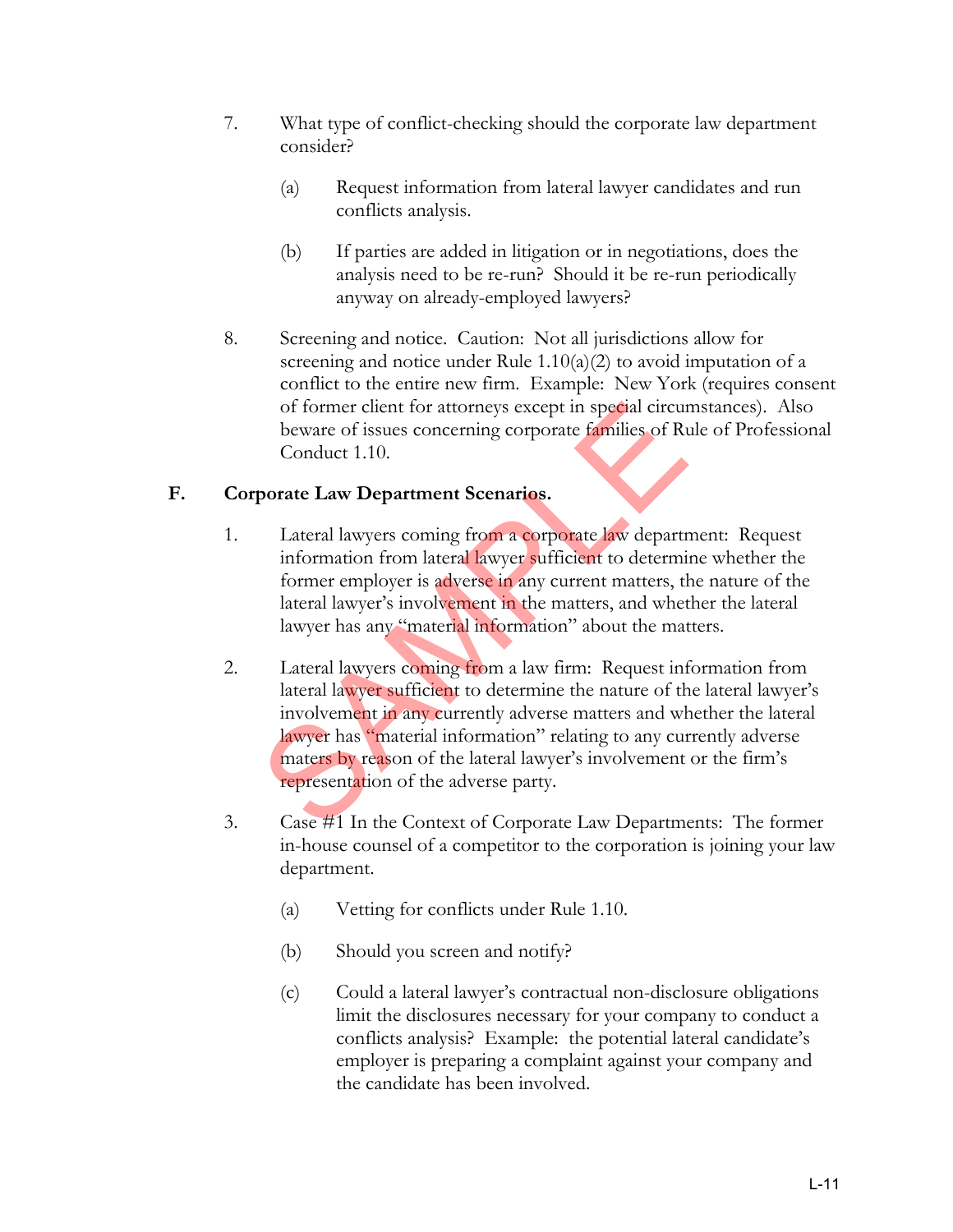- (d) Is consent for the former employer required under any circumstances?
- (e) What if consent cannot be obtained, and the lateral resigned already?
- 4. Case #2: Your assistant general counsel is joining a private law firm that represents, or may in the future represent, parties adverse to your company.
	- (a) If there is current adversity, has the new firm provided notice and screened?
	- (b) Request information regarding screening to ascertain the new firm's compliance
	- (c) If there is only the potential for *future* adversity, how would you known when adversity arose, and would you know soon enough?
	- (d) If the law firm requests your company's consent, should consent be provided? On what conditions, and what scope?
- 5. Case #3: Rather than joining a law firm, your assistant general counsel joins the law department of a company that is, or in the future may be, on the other side of commercial transactions or litigation involving your company. (b) Request information regarding screening to a<br>firm's compliance<br>(c) If there is only the potential for *fidure* adversation<br>with a law firm respectively aroses, and weaked you<br>enough?<br>(d) If the law firm respects your

(a) May have parallels with Case #2.

- (b) Also, concerns under Rule 1.9(c ) (using information related to a former client to its disadvantage, or revealing such information except as the Rules otherwise allow).
- **G. Potential Remedies for Failure to Comply With Rules.** What are the potential remedies for failure to comply with these rules?
	- 1. Professional discipline.
	- 2. Suits by former clients (or employers) against the lawyer for breach of the duties of confidentiality and for breach of fiduciary duty/malpractice.
	- 3. Possible suits against the new corporate employer of the lateral lawyer for aiding and abetting breach of fiduciary duty, or tortious interference?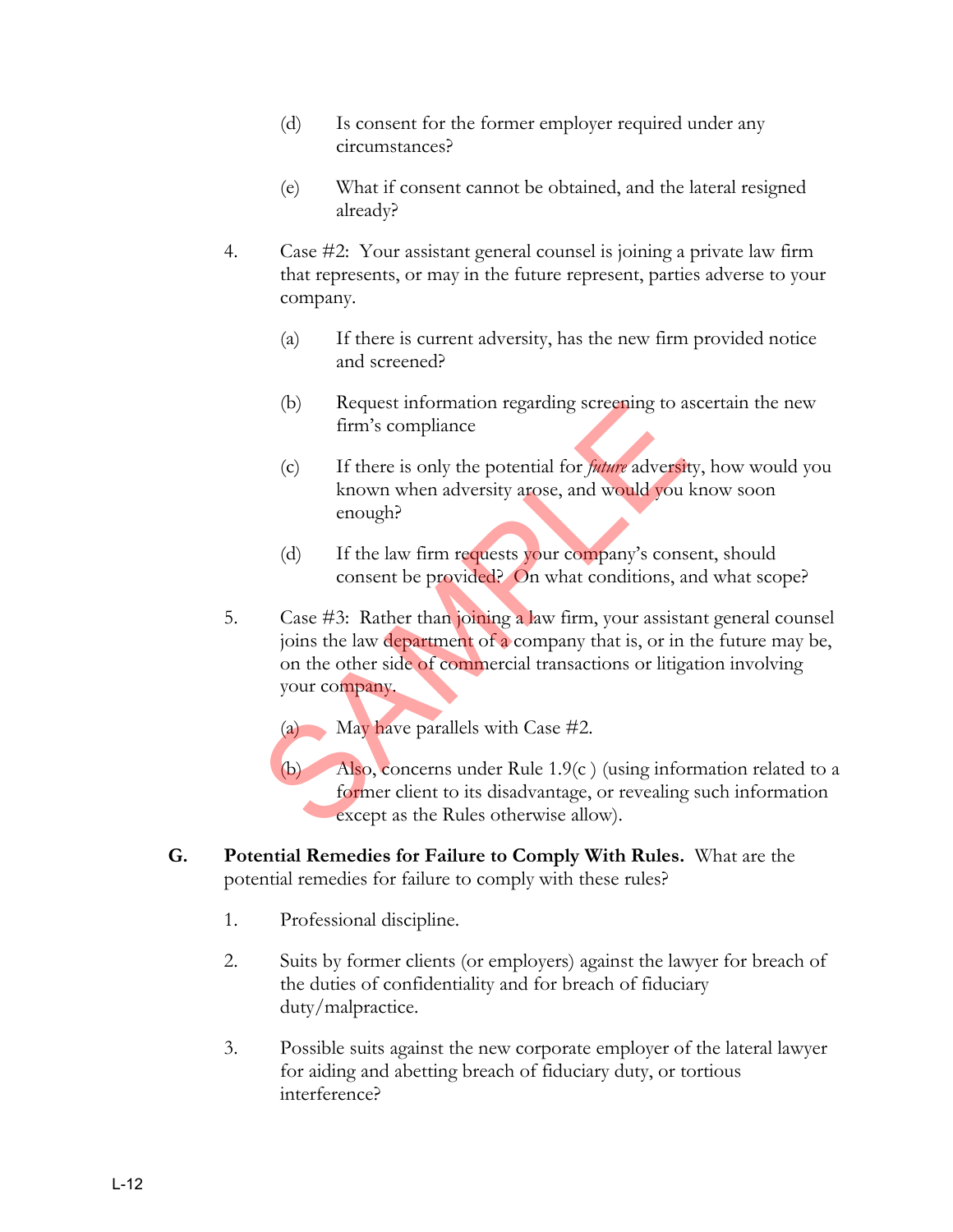- 4. Possible disqualification of the law department from a matter? How would that play out?
- <span id="page-13-0"></span>**H. Insurance Coverage.** Would you be protected by insurance if you were sued in a situation like those we have discussed?
	- 1. No insurance coverage under the former law firm's professional liability policy because policies normally only cover acts committed while employed by the law firm.
	- 2. Coverage would depend on whether your new corporate employer has professional liability coverage or another form of coverage that would cover these violations.
	- 3. Is the corporation covered against claims by third parties arising from mishandling of lawyer mobility issues?

#### **II. Risk Of Disqualification Of Corporate Law Department.**

- **A. Grounds for Disqualification.** Law firms are frequently subject to motions to disqualify on conflicts grounds, and they are sometimes granted. This occurs where the conflict of one lawyer, often a lateral lawyer, is imputed on the entire law department of the organization. Typical grounds for disqualification of a law firm include:
	- 1. Concurrent conflict of interest under Rule 1.7.
	- 2. Conflicts with former client under Rule 1.9.

#### **B. Could Non-Law-Firm Law Departments and Corporate Law Departments Be Disqualified From Participation in a Matter?**

- 1. There appear to be no reported cases in which an entire corporate law department was disqualified from representing the company. As noted in the Restatement (Third) of the Law Governing Lawyers § 123:
- (a) Comment d(i): "Corporate Legal Offices. No case authority [disqualifying a corporate legal office] has been found. The Comment agrees with and follows the doctrine suggested in the ABA Model Rules of Professional Conduct (1983). Rule 1.10, Comment 2." That comment notes that a "firm of lawyers is essentially one lawyer for purposes of the rules governing loyalty to the client, or from the premise that each lawyer is vicariously bound by the obligation of loyalty owed by each lawyer with whom the lawyer is [presently] associated." 1s the corporation covered against claims by third parties arising from<br>
mishandling of lawyer mobility issues?<br> **Equalification Of Corporate Law Department.**<br> **Law herms are frequently** subject to motions<br>
signalify on c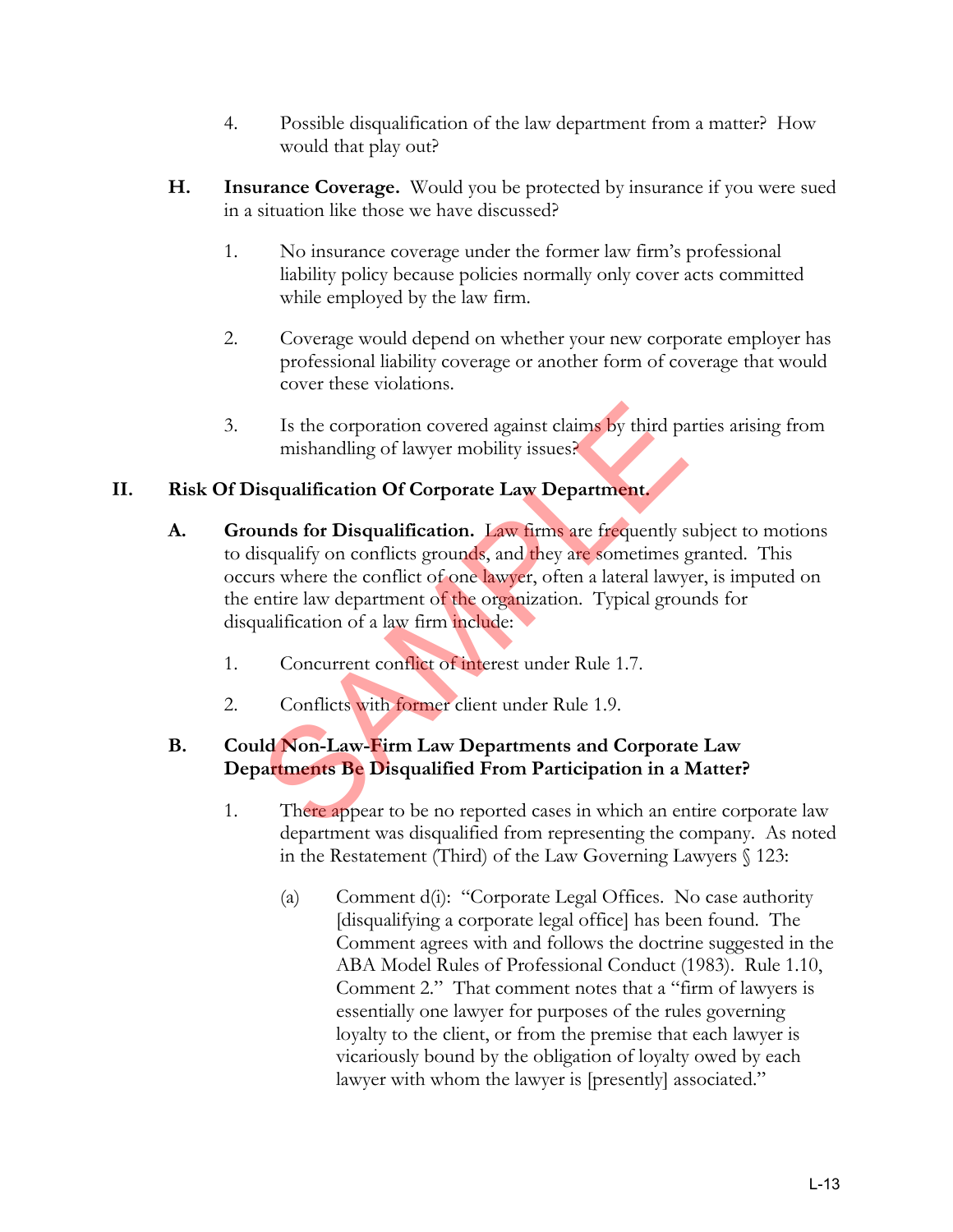- (b) Comment d(ii): "The position taken in the Section and Comment is that imputation is appropriate if either organization or physical working relationships warrant."
- **C. Disqualification of Other Types of Legal Offices or Groups.** As to other types of organizational law departments, however, especially government legal offices, imputation of conflicts has been found, and effective disqualification or its equivalent of the entire law department has occurred.
	- 1. Government legal offices in general: *See, e.g., State v. Dean Foods Prod. Co.*, 605 F.2d 380 (8th Cir. 1979) (lawyer who moved from private law firm to state attorney general's office had no knowledge of internal investigation into antitrust violations that was conducted while he represented company; nevertheless, entire attorney general's office was disqualified from pressing price-fixing charges against the lawyer's former client because of the appearance of impropriety, not imputation of knowledge).
- 2. Prosecutors' offices: *Compare United States v. Caggiano*, 660 F.2d 184 (6th Cir. 1981) (defense attorney joined U.S. Attorney's office after trial but before re-trial of matter against his client; attorney screened from retrial of case; court did not disqualify office from prosecuting the matter because of the screen and because Assistant United States Attorney had been handling the case since inception); *with State v. Tippecanoe County Court*, 432 N.E. 2d 1377 (Ind. 1982) (office disqualified from prosecuting a habitual offender charge when elected chief prosecutor had represented defendant in related prior convictions); *and State v. Chambers*, 524 P.2d 999 (N.M. Ct. App. 1974) (entire office disqualified because of appearance of impropriety). represented company; nevertheless, entire attomey g<br>
disqualited from pressing pirce- Exing changes again<br>
former ellent because of the appearance of impropriation<br>
former ellent because of the appearance of impropriation
	- 3. Public defenders' offices: *See, e.g., Commonwealth v. Westbrook*, 400 A.2d 160 (Pa. 1979) (although it did not involve lawyer mobility, public defenders' office disqualified from representing a defendant in a robbery case as well as his brother, who the defendant accused of committing the crime instead).
	- 4. Nonprofit legal services offices: *See, e.g., Flores v. Flores*, 598 P.2d 893 (Alaska 1979) (Alaska Legal Services disqualified from representing either a husband or a wife in a child custody dispute, particularly in light of regulations and procedures that provided for adequate screening).
	- **D. Anticipating and Defending Against Potential Disqualification Arguments.** Typical grounds for defense of arguments for disqualification of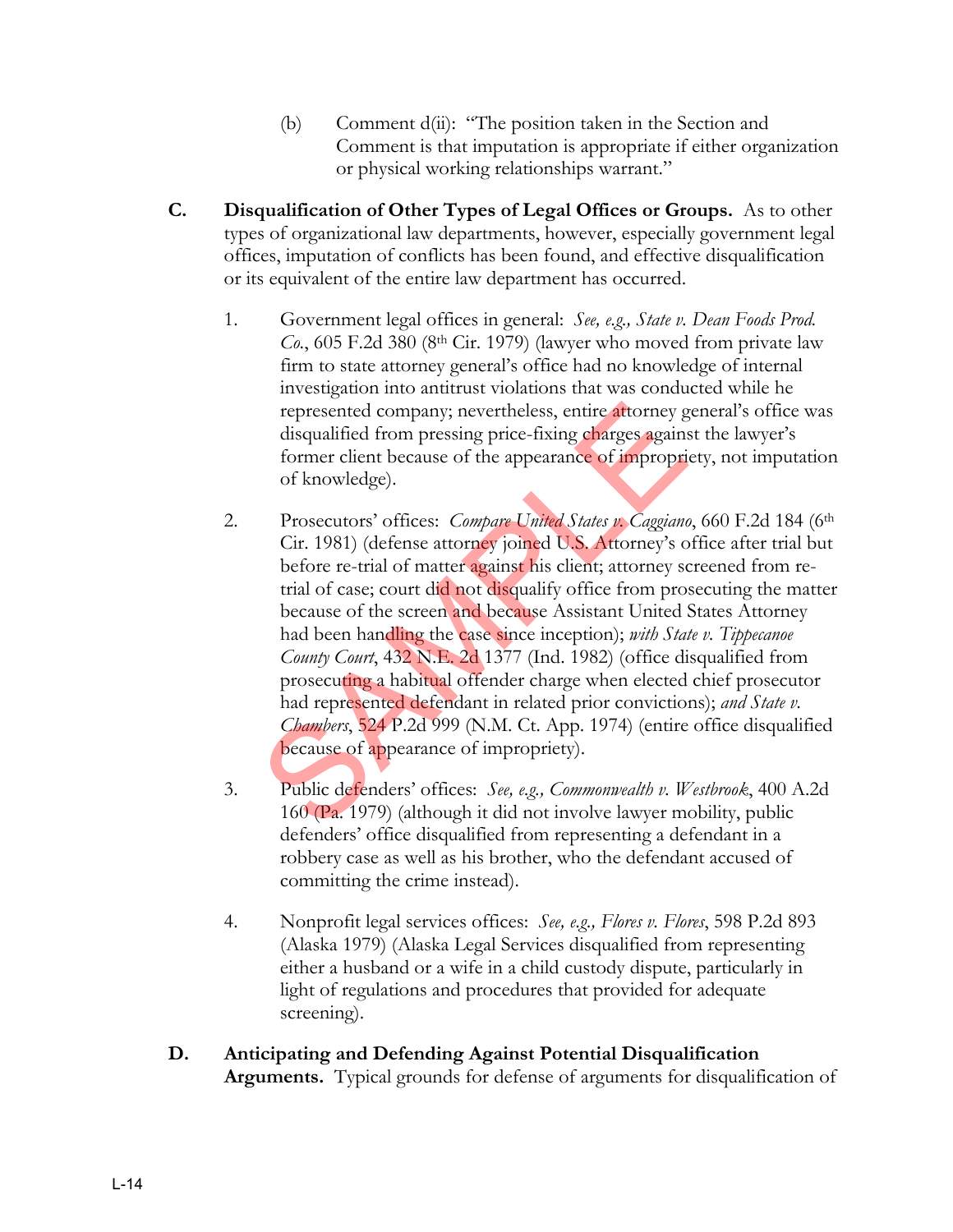<span id="page-15-0"></span>a lawyer or firm under Rules 1.9 (former clients) and 1.10 (imputation) include:

- 1. The lateral lawyer had no involvement in the relevant adverse matters.
- 2. The lateral lawyer was involved, but did not have access to "material information" regarding the adverse matter or the adverse party.
- 3. Screening and notice to former client were proper and effective.
- **E. Offensive Use of Disqualification Against Opposing Counsel and Other Law Departments.** You should keep in mind that disqualification can be used as an offensive weapon by your company if one of your former lawyers winds up adverse to your company in a current or new matter.
	- 1. Keep an eye out for where your former lawyers end up. Are they in an opposing law firm? Are they in an opposing law department?
	- 2. Promptly inform outside counsel of potential adversity on the part of former in-house lawyers.
	- 3. This applies to both litigation and transactional matters.
	- 4. It may be advisable to informing the other company's law department or its outside counsel as well.

# **TOPIC 2: Rule 5.6(a) And Non-Compete Agreements For In-House Counsel**

**I. Introduction.** Rule 5.6(a) of the Model rules of Professional Conduct prohibits many restrictions on a lawyer's post-termination practice. As it pertains to lawyers working in law firms, this has been interpreted as a bar against non-compete agreements. But many companies require all employees, including in-house counsel, to sign non-compete agreements as a condition of employment. But these agreements may also implicate the ethics rules in many jurisdictions. Are they completely barred? Are there other techniques which can be used to protect your company's confidential information when a lawyer leaves the company? Is up adverse to your company in a current or new matter.<br>
Keep an eye out for where your former lawyers end up. Are they in an<br>
opposing law firm? Are they in an opposing law department?<br>
Promply inform outside counsed o

#### **II. Model Rule 5.6(a).**

A lawyer shall not participate in offering or making:

**A.** partnership, shareholders, operating, employment, or other similar type of agreement that restricts the right of a lawyer to practice after termination of the relationship, except an agreement concerning benefits upon retirement.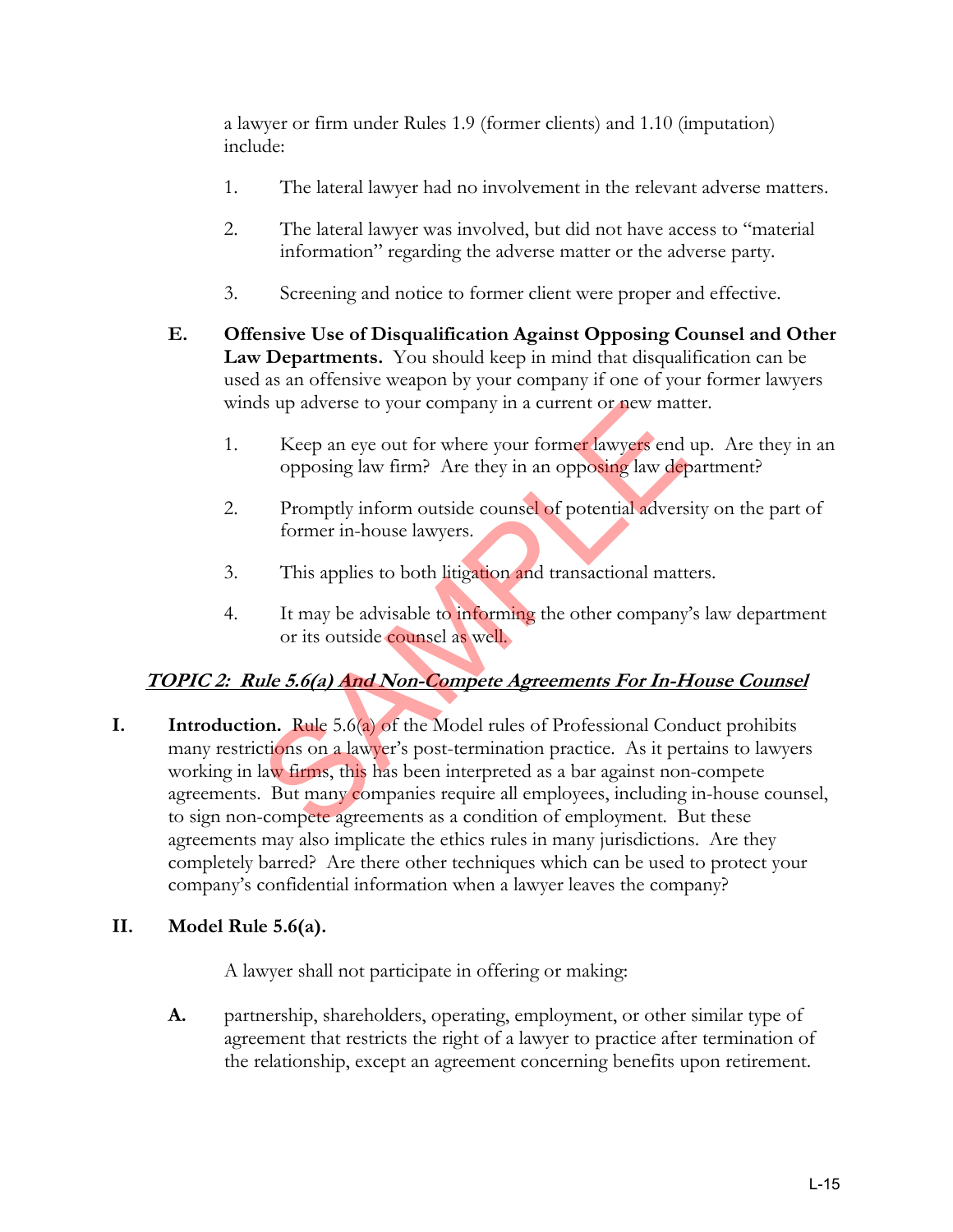- <span id="page-16-0"></span>1. This Rule, as adopted, varies slightly in Pennsylvania, New Jersey, and New York in ways that are immaterial to this discussion.
- 2. Simply put, Rule 5.69a) bans the classical direct geographic and temporal restrictions on a lawyer's post-termination practice.
- 3. The purpose of the Rule is to ensure clients' freedom in selecting counsel of their choice to the greatest extent possible, without private commercial arrangements interfering with that goal.
- **III. Application Of Rule 5.6(a) To Attorneys In Private Practice.** Three approaches to evaluating the permissibility of attorney non-compete agreements have been developed.
- **A.** Majority approach: a *per se* prohibition. This prohibits both *direct* and *indirect*  restrictive covenants among lawyers. Direct restriction include express noncompete agreements. Indirect restrictions include financial disincentive provisions that may effectively limit a lawyer's movement. Rationale: the commercial concerns of the firm and of the departing lawyer are secondary to the need to preserve clients' choice of counsel. Restrictive covenants "interfere with and obstruct the freedom of the client in choosing and dealing with his lawyer." A. Majority approach: a *per* se prohibition. This probibits both restrictive coverants among lawyers. Direct restriction inclomentes agreements. Indirect restrictions include financial provisions that may effectively lim
	- **B.** Minority approach: Allows reasonable financial disincentives to movement. Reasonable financial restrictions on competition by lawyers, similar to a liquidated damages clause, may be enforced without violating Rule 5.6(a). This approach essentially applies a "reasonableness" test to determine whether non-compete agreements that create financial disincentives are unethical.
		- 1. Adopted in Arizona and California.
		- 2. Example: A law firm shareholder agreement that requires a withdrawing attorney who engages in "lawyering activity in competition with the Firm and within the Firm's geographic area" to forfeit his stock in the professional corporation is enforceable because it does not restrict the lawyer's right to practice law after termination. Rather, it merely provides a lawyer who withdraws and decides to practice elsewhere with less money than others making different decisions.
	- **C.** Common-law "reasonableness" test. This applies the common law reasonableness test that governs non-compete agreements generally in other professions.
		- 1. Rationale: reasonable contractual restraints are justified because the employer has legitimate interest in restraining an employee from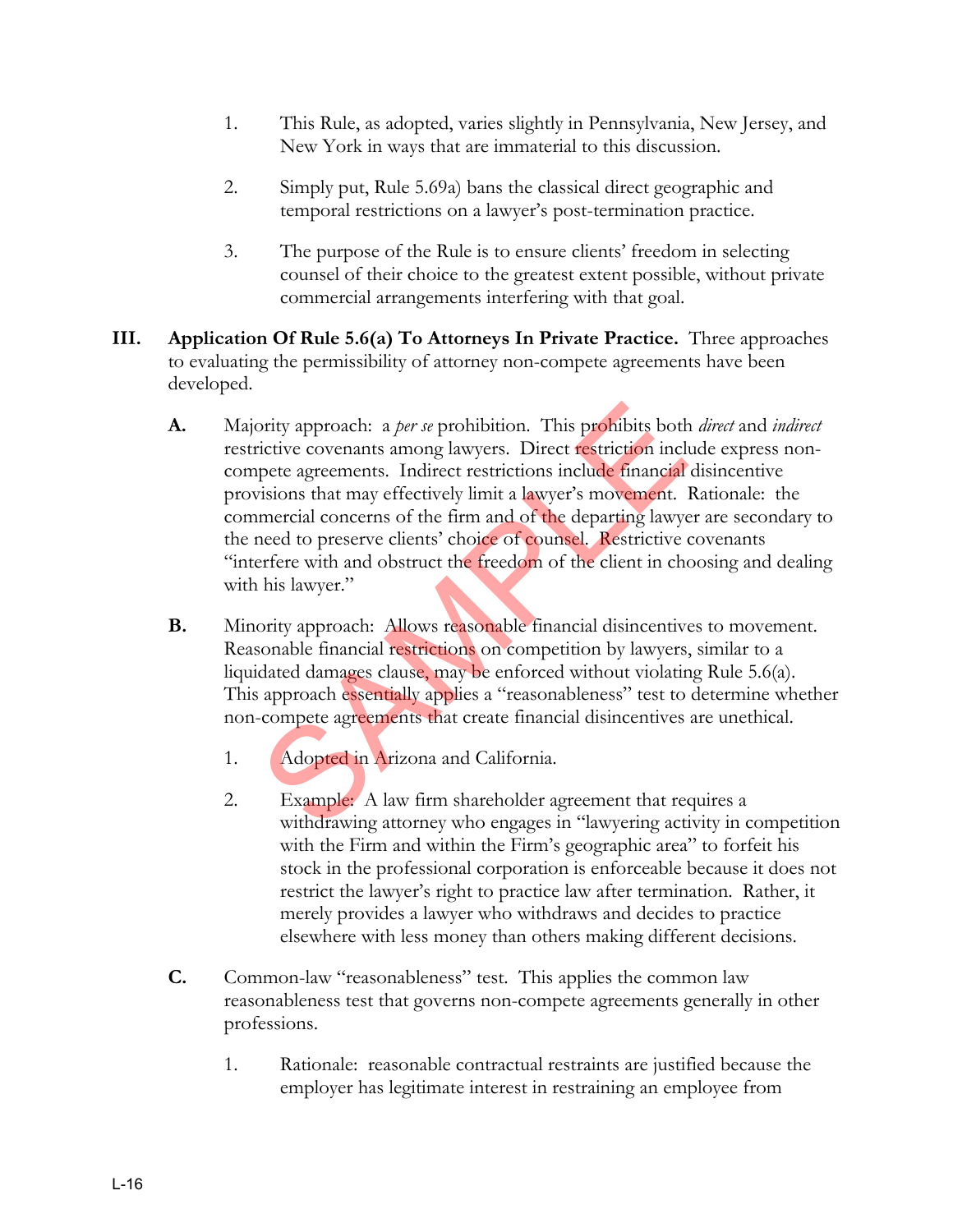appropriating valuable trade information and customer relationships to which the employee had access in the course of his employment.

- <span id="page-17-0"></span>2. The test is imilar to that stated in Restatement (Second) of Contracts, § 188: "(1) A promise to refrain from competition that imposes a restraint that is ancillary to an otherwise valid transaction or relationship is unreasonably in restraint of trade if (a) the restraint is greater than is needed to protect the promisee's legitimate interest, or (b) the promisee's need is outweighed by the hardship to the promisor and the likely injury to the public.
- 3. The circumstances of application of this test are unclear. It has not been expressly adopted in any jurisdiction.

## **IV. Application Of Rule 5.6(a) To In-House Counsel.**

- **A.** To date, only six jurisdictions have addressed whether non-compete agreements between in-house counsel and corporate employers are ethical and/or valid.
- **B.** Two general approaches have emerged:
	- 1. Prohibition of explicit post-termination employment agreements in the in-house counsel context, similar to the outright ban against noncompetes for departing lawyers in the law firm context.
		- (a) Adopted by New Jersey, Virginia, Philadelphia, and Washington D.C.
- (b) Example: New Jersey Advisory Committee on Professional Ethics, Opinion 708: Generally, restrictive covenants regarding post-termination employment are prohibited in the in-house context just as they are in the law firm context. An agreement restricting the right of lawyers to practice after leaving a firm not only limits their professional autonomy, but also limits the freedom of clients to choose a lawyer. Relied on prior ABA Standing Committee on Ethics opinions that concluded although the predecessor to Rule 5.6 proscribed non-compete agreements only between attorneys, the underlying ethical considerations were the same. **n Of Rule 5.6(a) To In-House Counsel<br>
Elate, only six junisdictions have addressed whether non-compete ements between in-house counsed and corporate employers are ethical<br>
or valid.<br>
Yor valid.<br>
Servers in-house counsed** 
	- 2. Restrictive covenants with "savings clauses" may be enforceable covenants are to be interpreted to comply with the applicable Rules of Professional Conduct, but can otherwise bar an attorney from competition with his former employer in non-legal pursuits.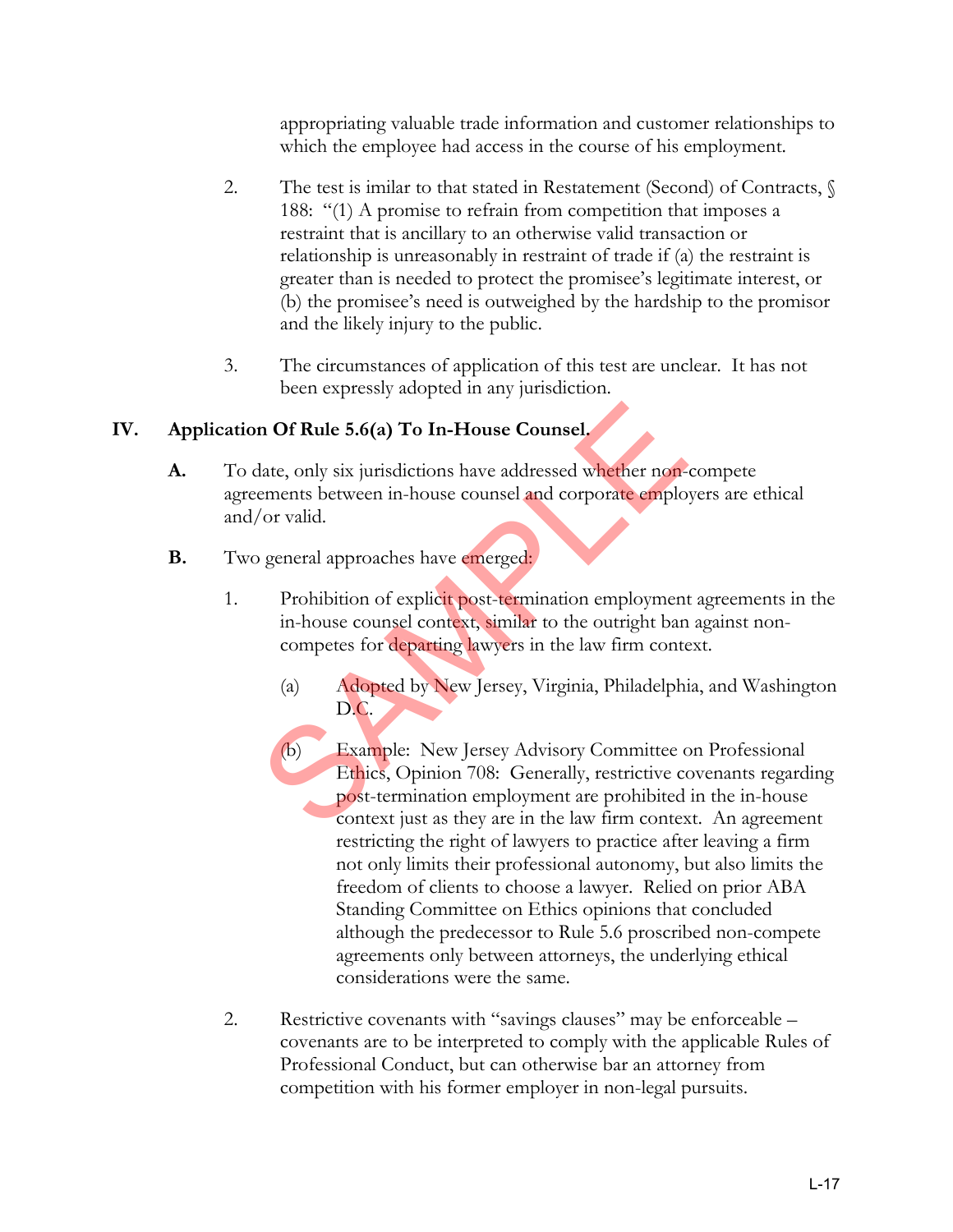- <span id="page-18-0"></span>(a) Construction: The savings clause should specifically mention Rule 5.6(a) or the related state or jurisdictional rule.
- (b) Rationale: Rule 5.6(a) only pertains to restrictions on the practice of law. Thus, the inclusion of the "savings clause," limiting the non-compete provision to matters other than the future practice of law, alleviates any ethical concerns.
- (c) This serves a great use in connection with in-house lawyers who fulfill both legal and non-legal roles.
- (d) Adopted by Washington State and Connecticut.
- (e) Washington State: a restrictive covenant that deals specifically with a lawyer's post-termination activities unrelated to the practice of law is enforceable where it also contains a savings clause stating that as it pertains to the practice of law, it should be interpreted consistent with the Rules of Professional Conduct.
- (f) Connecticut: a restrictive covenant is enforceable where it contains a clause stating that the non-compete agreement is only effective and binding to the extent permissible under the state equivalent of Rule 5.6(a).
- **V. Alternative Means To Protect Confidential Information In The Hands Of A Departing In-House Lawyer.** Because the ethics rules may prohibit the traditional means of ensuring that a departing lawyer does not unfairly compete against his former employer, you may best rely on other means to protect your company's interests. (e) Washington Mate: a restrictive covenant that<br>with a lawyer's post-termination ageorities unrelate where in also co<br>clause stating that as it pertains to the pnedeted<br>of the interpreted consistent with the Rules of P-<br>
	- **A.** Ethics rules. Although non-compete agreements may be unenforceable under Rule 5.6(a), corporations employing in-house counsel may still have their interests protected by other ethical restrictions regarding conflicts of interest and confidentiality.
		- 1. Model Rule 1.6: Confidentiality
			- (a) A lawyer shall not reveal information relating to the representation of a client unless the client gives informed consent, the disclosure is impliedly authorized in order to carry out the representation or the disclosure is permitted by paragraph (b).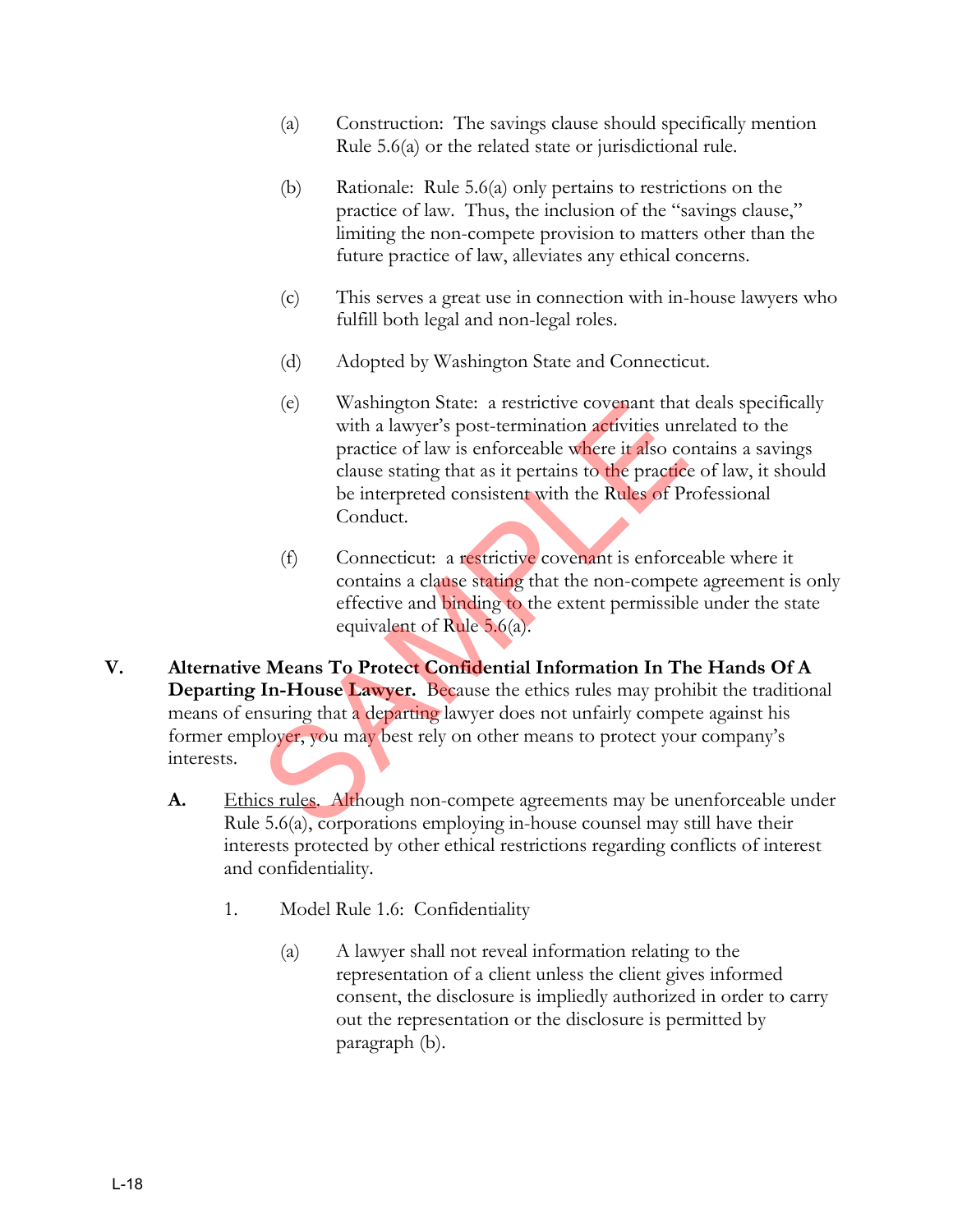- 2. The corporation is the in-house counsel's client. Thus, an attorneyclient relationship automatically arises under the Rules of Professional Conduct.
- 3. Rule 1.6 specifically requires a lawyer to preserve and protect the confidences and secrets of the one who has employed him, in the interest of the proper functioning of the legal system.*See* ABA Standing Comm. on Ethics and Prof. Resp., Informal Opinion 1301 (1975).
- 4. Comment 3 to Rule 1.9: "Matters are 'substantially related' for purposes of this Rule if they involve the same transaction or legal dispute or if there otherwise is a substantial risk that confidential factual information as would normally have been obtained in the prior representation would materially advance the client's position in the subsequent matter."
- 5. "Substantially related" means identical or essentially the same, and the showing required must be patently clear. *See Applied Tech. Ltd. v. Watermaster of America, Inc.*, 2009 U.S. Dist. LEXIS 21583 (S.D.N.Y. Mar. 26, 2009) *But see Phillips v. Haidet*, 695 N.E.2d 292 (Ohio Ct. App. 1997) (stating that "substantially related" requires only a "commonality of interests").
- 6. An in-house lawyer may, in the course of his employment as in-house counsel, gain such sensitive information concerning matters in which the legal department represented the organization that is material to the subsequent representation, to be disqualified from a subsequent representation or prohibited from disclosing that information. *See* ABA Standing Comm. on Ethics and Prof. Resp., Formal Op. 99-415. factual information as would normally have been obtained in the prior<br>representation would materially advance the eligent's position in the<br>subsequent matter."<br>
"Substantially related." means identical or essentially the
- 7. Impact of Ethical Rules. A departing in-house lawyer will have as a former client his former employer, and will be prohibited from doing any work substantially related to that which he did while employed by his former client.
- 8. Solution to Ethical Rules Implicated. The best, cleanest way to make sure that the ethics rules protect the corporation and the misuse of its confidential information in the hands of a departing lawyer is an exit agreement that explicitly states that the lawyer:
	- (a) Has continued ethical obligations with respect to his former employer, and agrees to abide by all Rules of Professional Conduct, including 1.6, 1.9, and 1.10.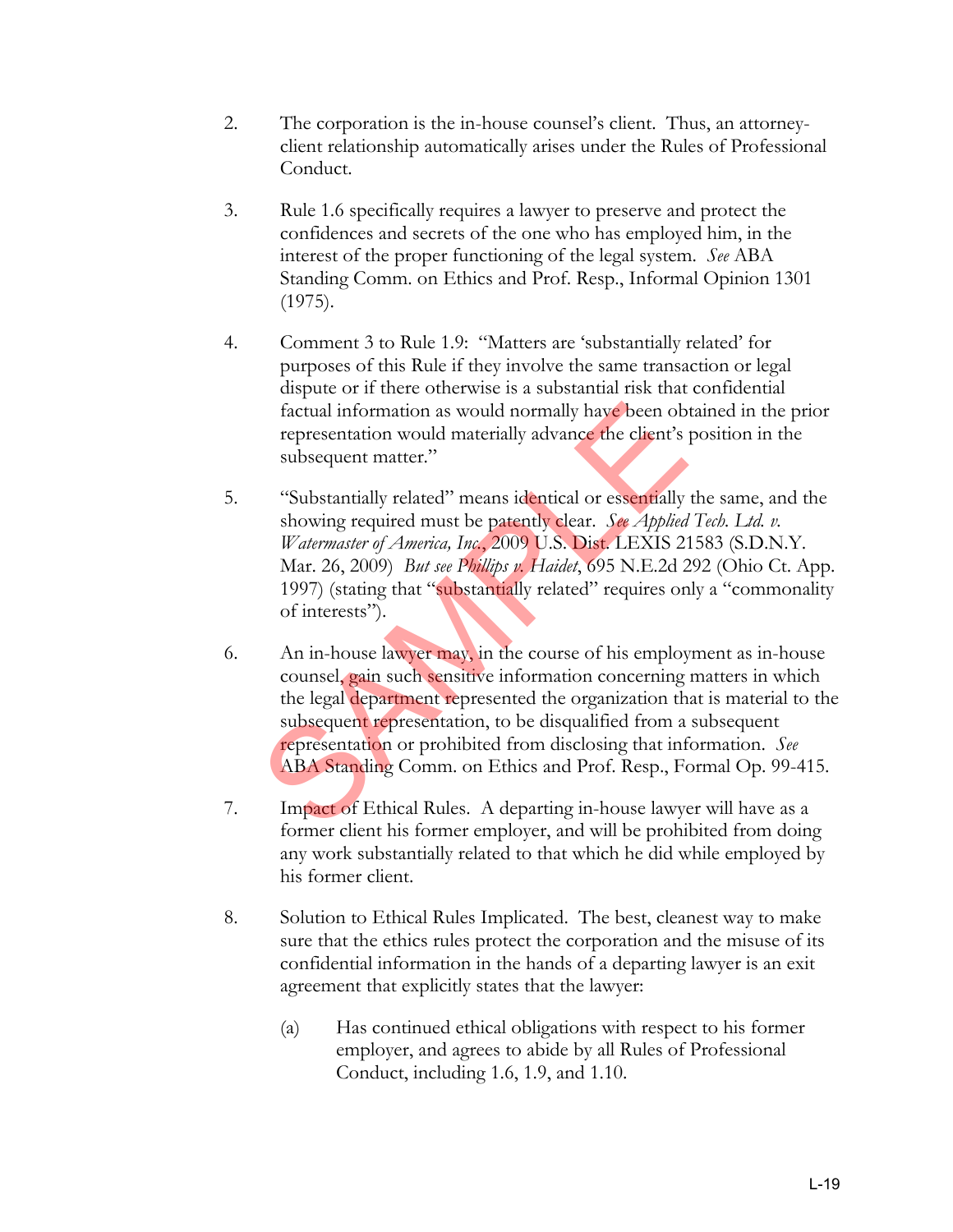- <span id="page-20-0"></span>(b) Will not make any disclosure which may be construed as a waiver of attorney-client privilege, and any waiver requires the consent of the former client.
- (c) Has obtained certain information while working for his employer and exactly what type of information this is.
- (d) Agrees to a provision that clarifies the application of Rule 1.9 and specifically defines "substantially related" as within the context of the lawyer's employment by his former client.
- 9. Confidentiality Agreements.
	- (1) American Bar Association view: Rejects the use of confidentiality agreements for corporate counsel – adequate protection of confidentiality already exists under Rule 1.6; further restrictions are merely undesirable surplusage and denigrate the dignity of the profession and the attorney-client relationship. ABA Comm. on Ethics and Prof. Resp., Informal Op. 1301 (1975).
- (2) The New Jersey Advisory Committee on Professional Ethics has opined that confidentiality agreements may further protect a corporation's interests without violating Rule  $5.6(a)$ . Recognized that the attorney-client privilege and Rule 1.6 regarding confidentiality do not extend to lawyers performing non-legal functions, and to in-house lawyers who obtain information for the purposes of legal representation. (1) Amencan bar Associatory we keep<br>confidentiality agreements for corporate and confidentiality are entered to the compare and equation to describe the set of star and the attorney elient relations are profession and the

Proposed that a corporation may reasonably request its lawyers to sign a non-disclosure or confidentiality agreement provided it does not in any way restrict the "lawyer's ability to practice law or seek to expand the confidential nature of information obtained by the inhouse lawyer in the course of performing legal functions beyond the scope" of the ethical rules. N.J. Adv. Comm. on Prof'l Ethics, Op. 708 (2006).

#### **TOPIC 3: Perspectives On Outside Counsel Policies**

 Over the past decade, the number of companies that have implemented outside counsel policies has mushroomed. There are obvious financial and administrative reasons for clarity in the engagement of counsel. Many parts of the typical set of outside counsel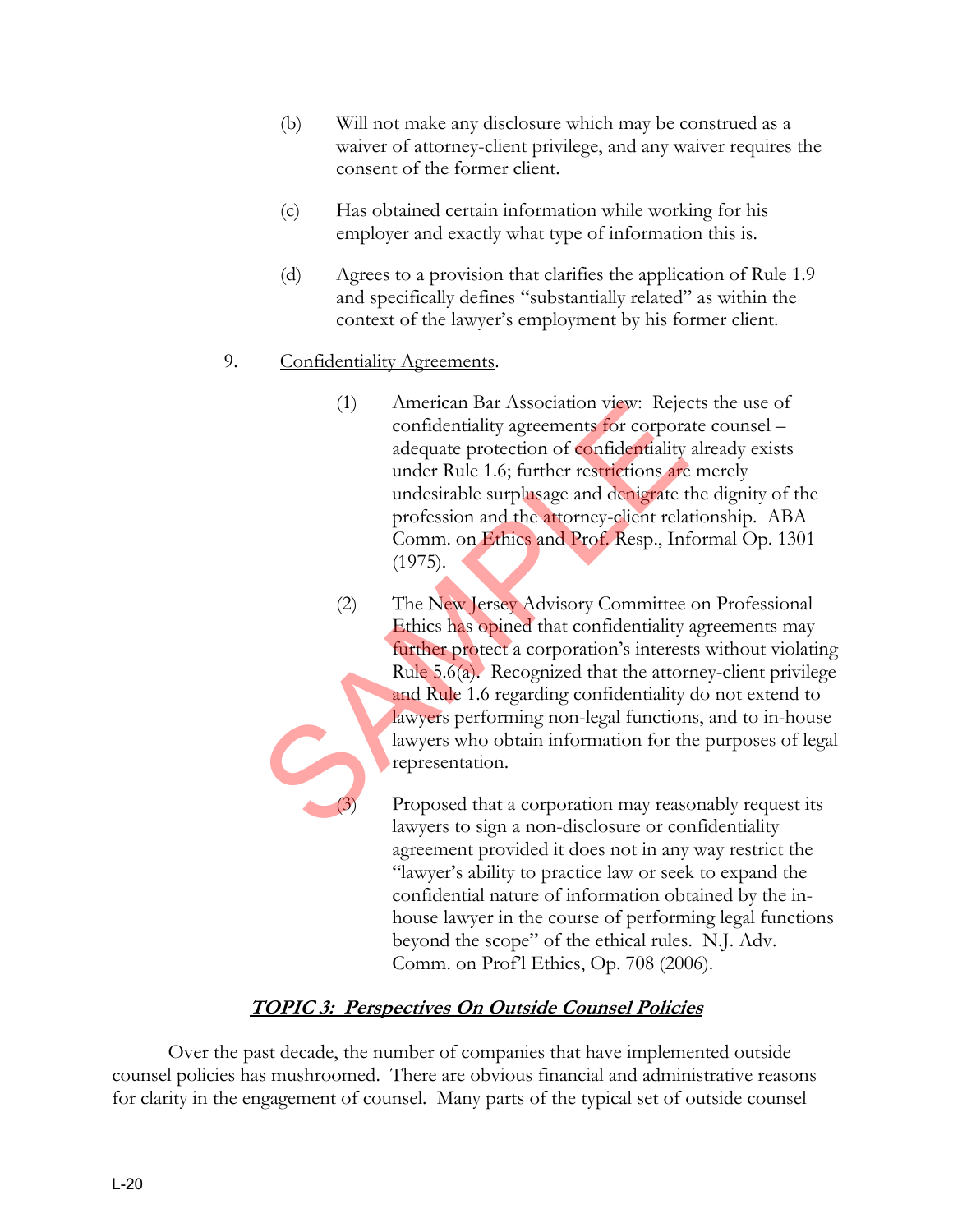<span id="page-21-0"></span>policies are workable, and often mirror the clarity that law firms attempt to achieve in their own engagement letters. Some provisions pose real and significant problems for law firms, however, and should be considered carefully because negotiating their scope can become time-consuming for both parties.

## **I. Typical Contents Of Outside Counsel Policies.**

- **A. Billing Matters.** Allowed rates; how to handle rate increases during the course of a matter; the mechanics of billing; electronic submission of invoices; how to describe work performed; capped rates for certain tasks; allowable and prohibited charges for certain expenses.
- **B. Staffing.** How many, and what type of, timekeepers may be assigned to a matter; how many timekeepers can bill to a specific task; diversity requirements in staffing matters; selection of the "relationship partner."
- **C. Expectations of Outside Counsel.** Reporting significant developments, and how to do so; preparation of periodic case updates; preparation of early case assessments; preparation and updating of budget.
- **D. Supervision by In-House Counsel and Communication With Corporate Personnel.** How to handle discovery requests to the client; authority for issuing and responding to discovery; review of pleadings to be filed; securing settlement authority; communication with corporate personnel.

#### **E. Settlement Process and Authority.**

- **F. Information Technology Maters.** File retention; permissible use of e-mail and cell phones; technical compatibility and minimum security requirements for software used by law firm.
- **G. Miscellaneous.** Malpractice insurance required; prohibition on gifts; outside counsel policy compliance audits; use of client's name; responding to media inquiries; business associate agreements.
- **H. Conflicts (of course).** See below.

#### **II. Are Outside Counsel Policies Necessary?**

**A. Model Rule of Professional Conduct 1.5.** Rule 1.5, as adopted in various jurisdictions, already generally requires that law firms utilize written engagement letters and memorialize a fee agreement. In practice, these letters typically are broader, and encompass many of the same topics outside counsel policies attempt to regulate as well, including the definition of the "client", advance consent to conflicts, document retention policies, use of cell phones and e-mail, and other matters. There is, of course, a needed role for outside ier, how many timckeepers can bill to a specific task; diversity<br>incriments in staffing matters; selection of the "relationship partner."<br>
cectations of Outside Counsel. Reporting somificant developments, and<br>
to do so; pr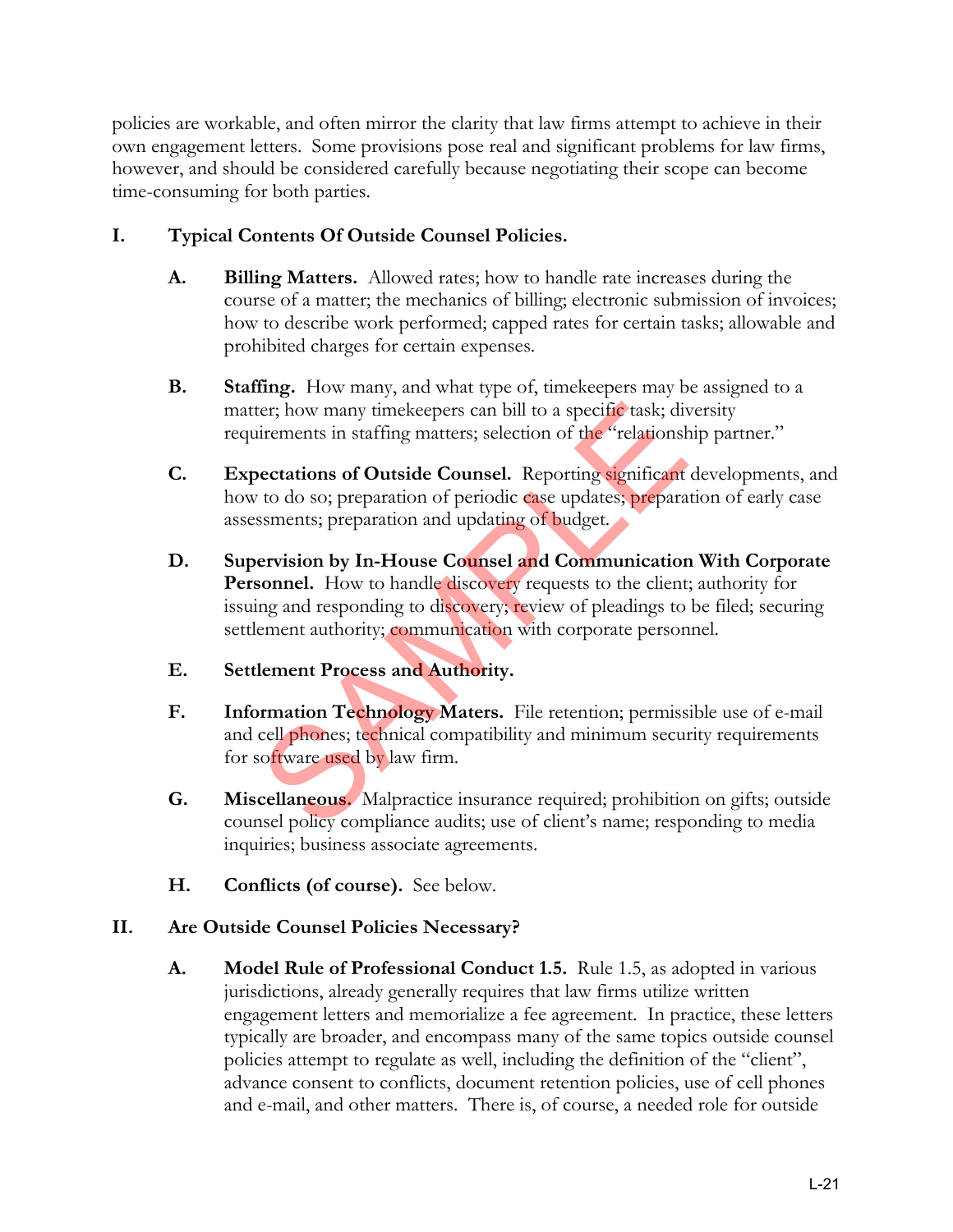counsel policies in defining the client's expectations, and to supplement what the rules of ethics and law firm engagement letters do not already provide for.

- **B. "Battle of the Forms."** This usually leads to some element of tension between a law firm's standard engagement letter and a client's outside counsel policies, which need to be harmonized. Sometimes the provisions of the two directly conflict and are irreconcilable; sometimes the provisions of the two can be massaged or reconciled with some negotiation or merely some linguistic adaptation. There is often a need for reasonable accommodation and adjustment. Both the corporate client and the law firm generally have legitimate business interests that can be implicated by standard provisions. The law firm desires to be retained, but at some point the interest in new business may be rationally outweighed by the potential burdens of the client's outside counsel policy, or the impact of the outside counsel policy on the growth of the law firm's broader business.
- **C. Conflicts**. The most time-consuming and potentially significant part of reviewing a proposed set of outside counsel policies relates to conflicts. Should your outside counsel policies even contain a conflicts section at all?
	- 1. In most cases, it would appear to be sufficient to simply rely on the evolving conflicts rules and ethics opinions that are in place. There is no need to recite a general set of conflicts principles if these generally mirror the Model Rules, or the Rules in force in a given jurisdiction. A responsible law firm is set up internally to comply with those Rules in the appropriate manner.
	- 2. On the other hand, since the 1990s there have been a number of developments concerning ethics issues relating to organizational representations that corporations may not believe sufficiently protect their interests, and may want to impose by contract those protections that the ethics rules and ethics opinions do not provide.
- 3. One of the most typical clauses in outside counsel policies seeks to define the "client" as not just the specific entity the attorney will represent, but subsidiaries, parents, and affiliate entities – the entire "corporate family." This type of language has the effect of greatly broadening the representation at issue, and – often unexpectedly – creating a host of conflicts for the law firm unrelated to the actual matter for which it has been retained. This is one of the principal provisions which law firms typically consider carefully in outside counsel policies. Because they can involve serious limitations on the scope of a firm's practice, accepting such a provision often requires the approval of the firm's senior management. outside counsel policy, or the impact of the outside counsel growth of the law firm's broader business.<br> **C. Conflicts**. The most time-consuming and potentially significary the most time-consuming and proteinally signif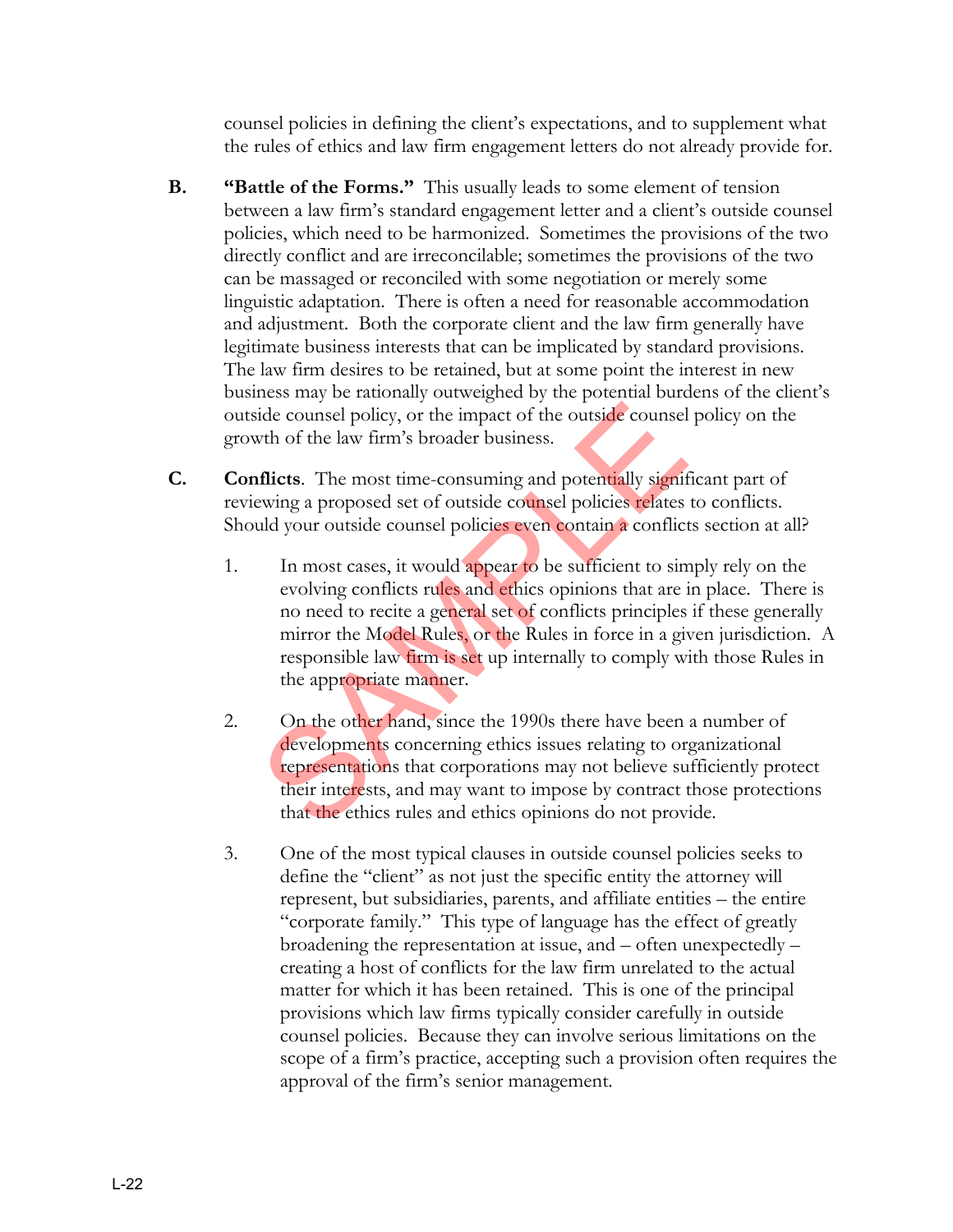- 4. A more problematic issue is the attempt to prevent the law firm from representing any "competitor" of the client. This is difficult to apply in practice, because the law firm is not always in a good position to evaluate and identify entities that a client may regard as a "competitor," particularly in the case of large corporate clients involved in disparate lines of business, and where the law firm's assignments are isolated or sporadic. As the client's business progresses, these unidentified "competitors" may also change over time, without any knowledge on the law firm's part. Furthermore, attempting to prevent the law firm from representing another entity in the absence of an actual conflict violates (at least in spirit) the principle that a client should be able to freely choose its own counsel, manifest in rules such as Rule 5.6. A wrinkle on this are outside counsel policies that require, at the beginning of an engagement, the law firm to disclose to the client the work it *already does* for competitors, both the identity of the competitor and the type of services performed. This implicates the confidentiality provisions of Rule 1.6 and will usually be impermissible.
	- (a) If a competitor restriction is contemplated, providing a list of competitors will be advisable, updated at least every six months. Not only does this provide more guidance to the law firm as to your expectations, but it may also render such a provision more enforceable if disqualification is ever sought.
- 5. Similarly limiting is the attempt to foreclose the law firm from taking any position in another matter, on behalf of another client, that conflicts with the arguments or positions the corporate client is taking in the instant matter, or even in another case in which the law firm is not engaged – the so-called "positional" conflict. Model Rule 1.7 already addresses this problem, and provides that a lawyer shall not represent a client if "there is a significant risk that the representation of one or more clients will be materially limited by the lawyer's responsibilities to another client" unless certain conditions, including informed consent by each affected client, is given. This is more limited than a blanket prohibition on taking opposing positions on any and all issues. Furthermore, various ethics interpretations have interpreted Rule 1.7 as allowing counsel to take opposing positions in different trial courts for different clients, for example, but not necessarily in front of the same appellate court. Keep in mind that, especially at larger firms, it will be very difficult for attorneys to be aware of every position taken by other attorneys in other matters, rendering a ban on positional conflicts on *all* issues very difficult in practice. Numero that are volcate contained particularly that requires that the solution of the deposite of competitives, both the identity of the competitive of the competitive of the competitive of the competitive and the type of